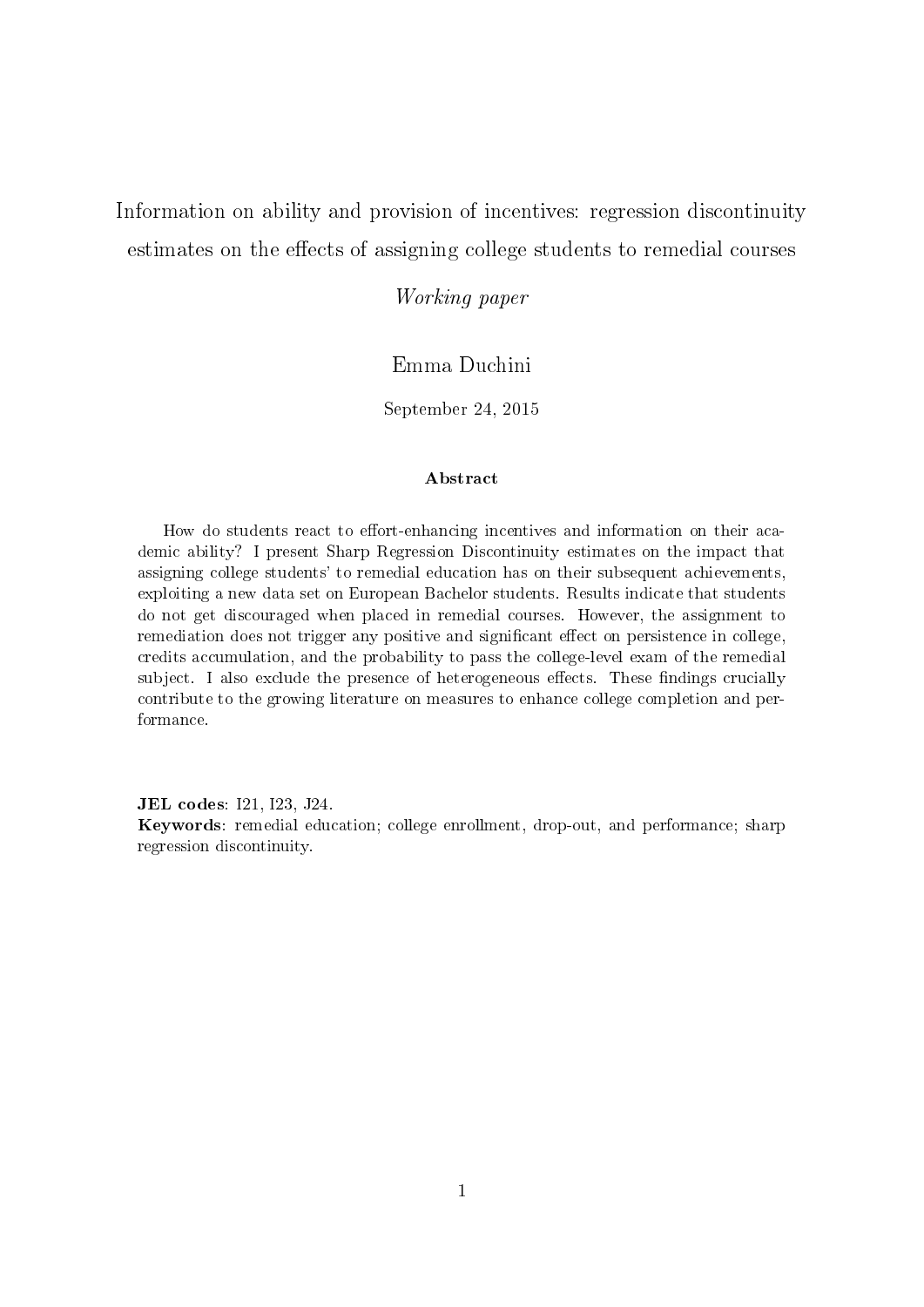### 1 Introduction

According to the latest estimates of the returns to higher education, an individual with a tertiary degree is expected to earn on average, each year, 10 to 25% more than a person with only a secondary degree [\(Oreopoulos and Petronijevic](#page-33-0) [\(2013\)](#page-33-0)). Importantly, recent studies suggest that the returns for students on the margin of college attendance could be at least as high as the average returns to college [\(Zimmerman](#page-33-1) [\(2014\)](#page-33-1)). College attendance might also generate non-pecuniary benets. [Kaufmann, Messner, and Solis](#page-32-0) [\(2013\)](#page-32-0) show, for instance, that the marriage market returns from being admitted to an elite university are consistent, especially for women. Crucially, as pointed out by [Oreopoulos and Petronijevic](#page-33-0) [\(2013\)](#page-33-0) the earnings of workers who just complete some college are only marginally higher than those of high school graduates, suggesting that only college completion can trigger a substantial earning premium. Despite this increasing evidence on the overall gains of acquiring higher education, 32% of tertiary students enter university without graduating, across the 18 OECD countries for which there are available data (OECD (2013)). Therefore, it is of primary importance to understand the causes of this phenomenon and to identify the efficient measures to tackle it.

Both economists and policy makers have proposed several policies to enhance college completion, ranging from financial aid to mentoring services. In this paper I focus on remedial courses. These classes are offered to new college students who have weak academic skills. In the United States, public colleges alone spend between \$1 and \$4 billion in remedial education. The rationale behind this initiative is that students might drop out from university because they lack an adequate preparation to succeed in their tertiary studies. However, its effects might be ambiguous. Remediation should help students recovering or developing these basic skills in order to increase their college retention and improve their performance. Nonetheless, the assignment to remedial courses might well trigger a discouragement or stigma effect, which in turn could affect students' self-esteem and induce them to drop out. If a student is assigned to remediation, he might perceive this as a negative signal on his ability to pursue a college degree. He could also think that his peers will label him as "less academic able". Moreover, remedial courses usually do not count towards degree completion, but work as a prerequisite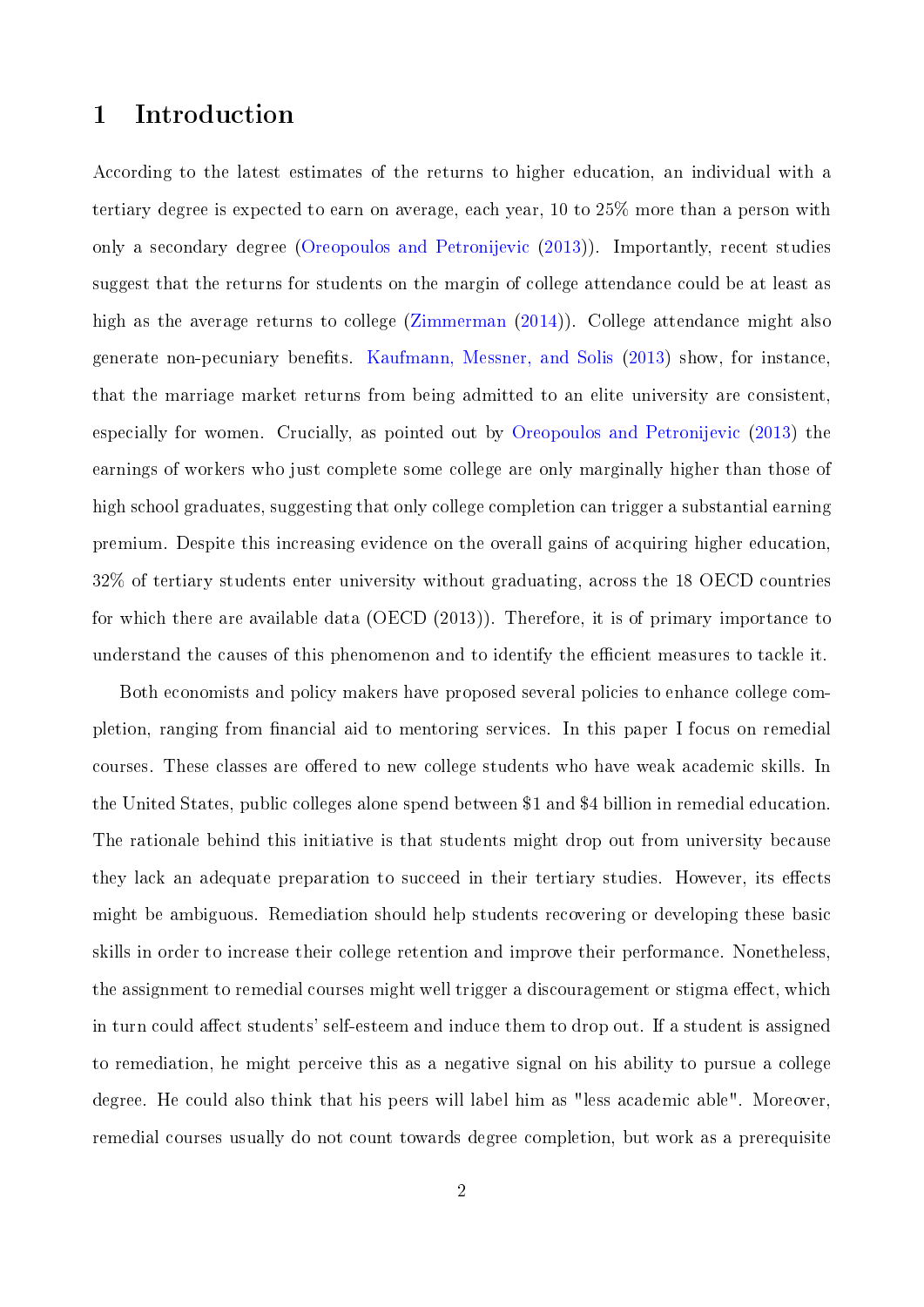for college-course attendance. All these factors may contribute to demoralize a freshman and increase his probability of quitting the university. Remedial education might also have heterogeneous effects: it could help the weakest students, but discourage those who would have not expected to be placed in remediation. Finally, remediation can simply be ineffective in reducing students' drop-out probability. Given the increasing interest that colleges and policy institutions are showing for this measure, it is extremely important to identify in which context and for which type of student remedial college education could be useful.

In this paper, I exploit the assignment rule to remedial courses to provide new estimates of the effect of remedial education on students' decisions and performance, implementing a Regression Discontinuity (RD) strategy. I make use of a novel data set coming from the Department of Economics of an Italian university. My results suggest that assignment to remediation does not discourage students who are barely assigned to it from enrolling into the department. At the same time, it does not improve either their overall performance or the performance in the subject of remediation. Importantly, being placed in remediation has no significant effect on their probability to drop out with respect to those students who just escape remediation.

My study contributes in several respects to the growing literature on measures to enhance college completion. First of all, the new data set I collected allows me to identify the effect of assigning to remediation students with different socio-economic origins and covering the entire ability distribution. On the contrary, until now, the empirical evidence on the effects of remedial education has been mostly confined to the experience of American Community Colleges [\(Bettinger and Long](#page-31-0) [\(2009\)](#page-31-0), [Boatman and Long](#page-31-1) [\(2010\)](#page-31-1), [Calcagno and Long](#page-31-2) [\(2008\)](#page-31-2), [Boat](#page-31-1)[man and Long](#page-31-1) [\(2010\)](#page-31-1), [Martorell, McFarlin Jr, and Xue](#page-32-1) [\(2014\)](#page-32-1), [Scott-Clayton and Rodriguez](#page-33-2) [\(2012\)](#page-33-2). This is a very peculiar population, composed mostly by minority students, those that have been rejected by private universities, or those that have interrupted their studies right after high school and have later decided to enter tertiary education. The importance of assessing the effect of remedial measures for this population of students is unquestionable. However, given the phenomenon of college drop-out is not confined to them, it is equally important to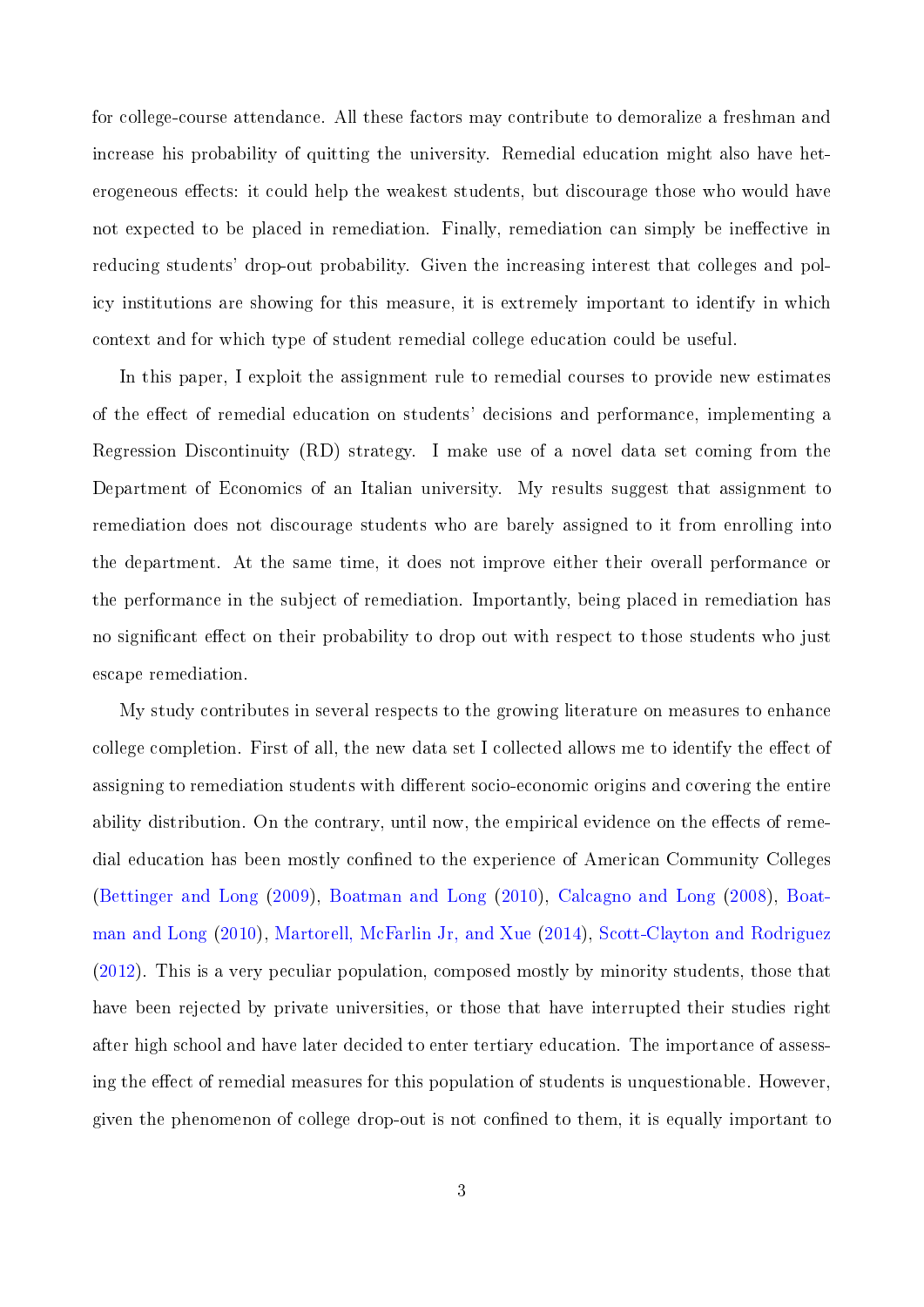evaluate the effect of remediation on the average college student.

Secondly, my study focuses on estimating the effect of assigning students to remedial courses. Most of the papers on this topic provide fuzzy RD estimates of remedial education attendance: in short, they compare students close to the cut-off score in the placement test for being assigned to remediation, and instrument the actual attendance of remedial courses with the fact of being assigned to remediation. As pointed out by [Scott-Clayton and Rodriguez](#page-33-2) [\(2012\)](#page-33-2) the validity of this estimation strategy relies on the assumption that being assigned to remediation has no direct effect on the analyzed outcomes. However, the assignment to remediation might directly influence students decisions via a discouragement or stigma effect and because it provides a signal on the probability to succeed in the college career. For this reason, I provide sharp RD estimates of the direct effect of being placed in remediation.

Third, this allows me to analyze students' first reaction, that is the decision to enroll when placed in remediation. This important outcome has rarely been considered in the previous literature.

Finally, I exploit my rich data set to detect heterogeneous effects. In particular, I explore the possibility that students coming from a vocational school might react differently than students coming from the general track; that high-performing students in high school might get more discouraged than low-performing ones if put in remediation; that male students, usually more over-confident than females, get more demoralized when placed in remediation. My estimates suggest that this is not the case, and I will discuss why this could happen.

The rest of the paper proceeds as follows. Section [2](#page-4-0) provides a literature review on the measures proposed to reduce college drop-out and, in particular, on the estimated effects of remedial education. Section [3](#page-6-0) describes the Italian university system, and the remedial policies that I analyze. Moreover, it introduces the data set I use. Section [4](#page-9-0) describes the empirical strategy. Section [5](#page-13-0) provides evidence of the validity of the RD design in the setting analysed. Section [6](#page-14-0) presents the results, and section [7](#page-17-0) contains the subgroup analysis. Section [8](#page-18-0) offers a discussion of my findings. The last section concludes.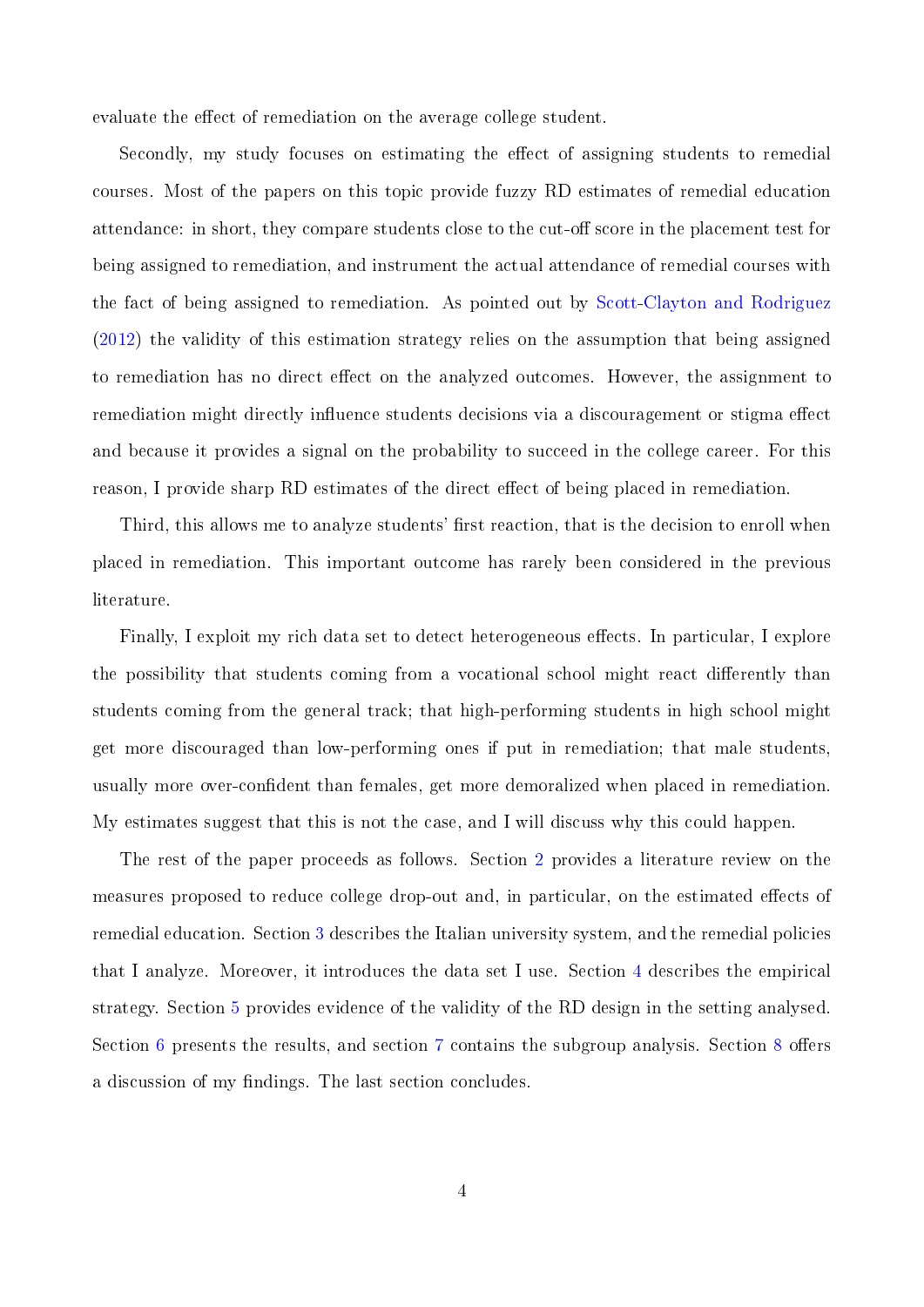### <span id="page-4-0"></span>2 Related literature

The first economic studies on the topic of higher education focused mostly on the design of efficient policies to boost college enrollment, especially among minority students and those coming from a poor socio-economic background. In the last decades, despite differences by gender, family income and ethnic origin persist, enrollment rates in college have risen steady across all socio-economic groups. On the contrary, completion rates have stagnated and time to completion has increased [\(Turner](#page-33-3) [\(2004\)](#page-33-3)). As a consequence these phenomena have attracted a growing interested among economists. The first hypothesis that has been considered is the straightforward idea that a high drop-out rate and long time to completion might result from borrowing constraints. However, all the papers that have analyzed this explanation [\(Deming and Dynarski](#page-31-3) [\(2009\)](#page-31-3), [Dynarski](#page-32-2) [\(2008\)](#page-32-2), [Stinebrickner and Stinebrickner](#page-33-4) [\(2008\)](#page-33-4), [Bet](#page-31-4)[tinger](#page-31-4)  $(2004)$  conclude that providing only financial support to students cannot ensure college completion. In other words, as stated by [Scott-Clayton](#page-33-5) [\(2011\)](#page-33-5), "money may well be necessary but insufficient to improve college outcomes". A series of related papers focus on the impact of alternative and cheaper measures, ranging from mentoring services to peer study groups [\(An](#page-31-5)[grist, Lang, and Oreopoulos](#page-31-5) [\(2009\)](#page-31-5), [Bettinger and Baker](#page-31-6) [\(2011\)](#page-31-6), [Garibaldi, Giavazzi, Ichino,](#page-32-3) [and Rettore](#page-32-3)  $(2012)$ , others explore the effect of combining financial aid with these different forms of support, or simply to link financial aid to students' performance [\(Angrist, Lang,](#page-31-5) [and Oreopoulos](#page-31-5) [\(2009\)](#page-31-5), [Scott-Clayton](#page-33-5) [\(2011\)](#page-33-5)). As explain by [Angrist, Lang, and Oreopoulos](#page-31-5) [\(2009\)](#page-31-5) "The results suggest that the study skills acquired in response to a combination of services and incentives can have a lasting effect, and that the combination of services and incentives is more promising than either alone".

A parallel strand of literature looks at a different explanation, namely that students, when entering college, may lack the adequate preparation to succeed in their university studies. This might lead them to quickly get discouraged, as soon as they encounter some difficulties. and eventually to drop out of college. Alternatively, they could simply need more time to complete their studies, since they have to recover some skills that they should have acquired before entering college. This explains why many colleges in the United States, especially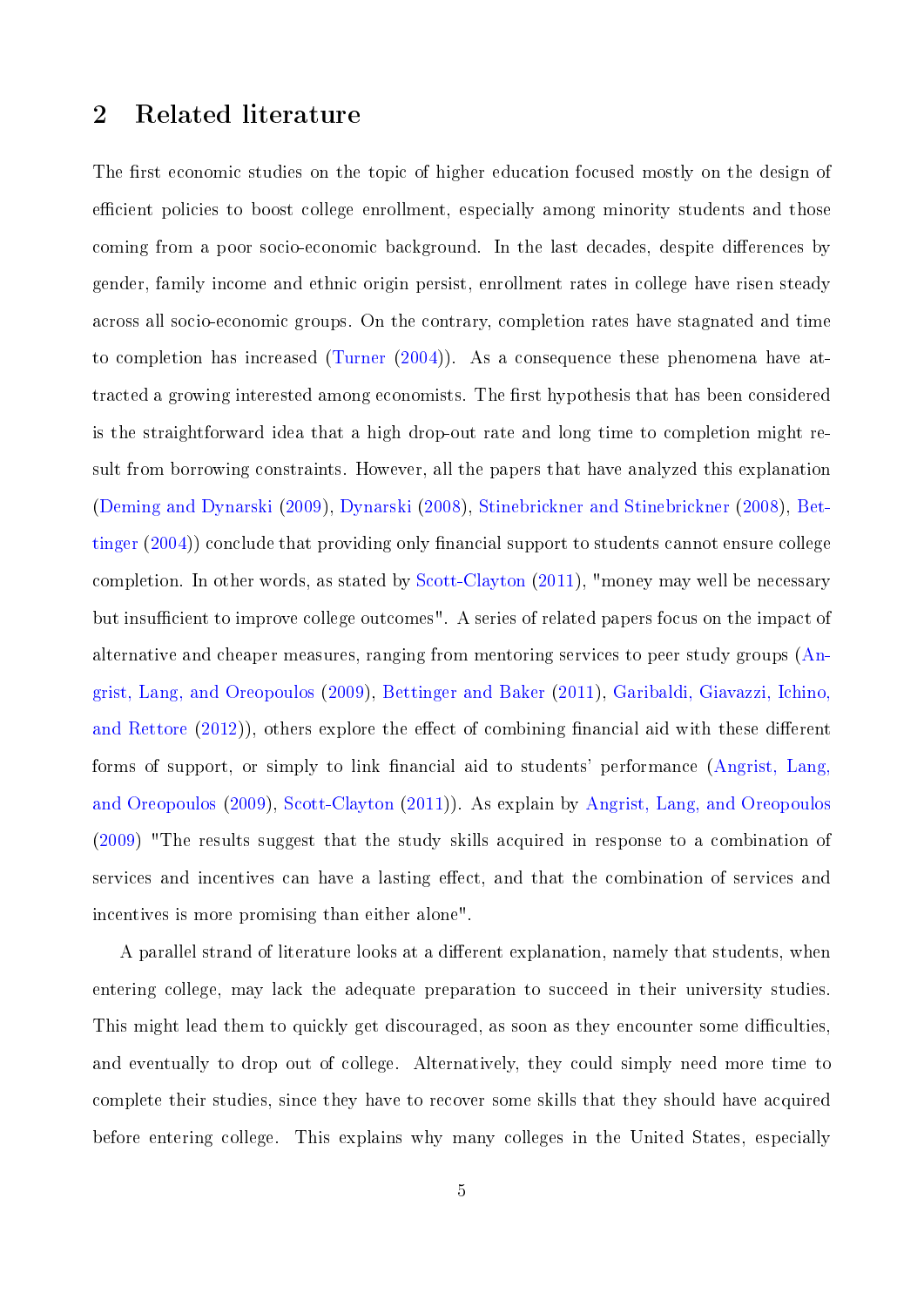Community Colleges, provide "weak" students with remedial college courses during the first year. Students who perform poorly in their high school final exam or in standardized exams such as the SAT or the ACT are often required to take a placement test by the college in which they enroll; based on the result of this test they might be placed in remedial courses that should help them regain the basic preparation they need to carry on their studies. Two papers have exploited this assignment rule to estimate, with a Fuzzy RD strategy, the effect of attending remedial education on the probability of drop-out and college performance [\(Boatman](#page-31-1) [and Long](#page-31-1)  $(2010)$ ; [Calcagno and Long](#page-31-2)  $(2008)$ . None of them finds a significant and positive impact of remediation attendance on these outcomes. Importantly, these papers focus on students attending Community Colleges or Public Universities in the United States. These come mostly from a poor socio-economic background, are on average older than students attending private colleges, and might have started working after high school, before coming back to study. The absence of positive results for this specific population is of extreme interest, but might be inconclusive on the effect of remedial education for the average college student. A recent study by [\(De Paola and Scoppa](#page-31-7) [\(2014\)](#page-31-7) provides very optimistic results in this respect. Using a Fuzzy RD design, they find large and positive effects of remedial education on credit accumulation and drop-out reduction for a population of Italian Bachelor students from a Southern Italian university. Given these contradicting results, it is crucial to get more insight on the effectiveness of remediation.

Notably, only a few papers analyze the possibility that the mere assignment to college remedial courses, and not only their actual attendance, might already convey students some information on their chances to succeed in college, and therefore trigger an immediate reaction [\(Martorell and McFarlin Jr](#page-32-4) [\(2011\)](#page-32-4), [Scott-Clayton and Rodriguez](#page-33-2) [\(2012\)](#page-33-2), [Martorell, McFar](#page-32-1)[lin Jr, and Xue](#page-32-1) [\(2014\)](#page-32-1)). In particular students assigned to remediation might get immediately discouraged and decide to change college major or not enroll in college at all. Considering this margin of decision is especially important if one wants to use, in the context of a Fuzzy RD design, the assignment to remediation as an instrument for remediation attendance. If this instrument had a direct effect on the outcomes considered, the IV estimation strategy would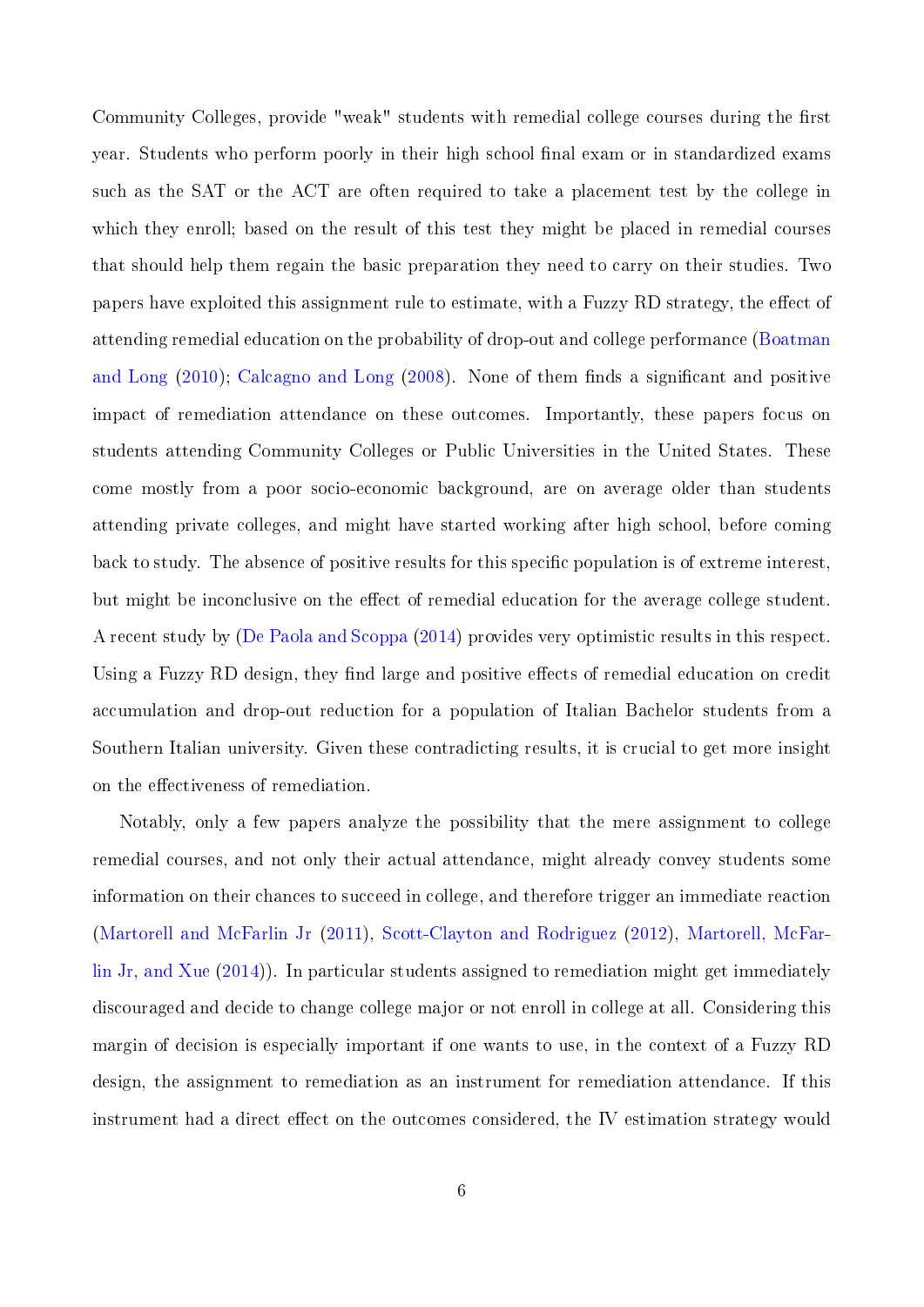indeed be invalid. The three studies that estimate the direct effect of assigning freshmen to remedial courses find no significant evidence that this has an impact on their decision to enroll in college. However, even these papers focus on American Community Colleges students. It is important to take into account that these students, before enrolling in Community Colleges, have often applied to private colleges and got a rejection from these institutions. This implies that they might be conscious of their weaknesses, and that, as a consequence, they do not get discouraged if placed in remediation. When, on the contrary, the results of the entrance exam constitute the first signal on the chances to succeed in college, the assignment to a remedial course might be more likely to trigger a discouragement effect. In this paper I analyse this possibility.

Overall, the literature on the effective measures to boost college completion is still scarce and inconclusive. My paper aims at shedding more light on the effectiveness of remedial college education.

### <span id="page-6-0"></span>3 Institutional setting

The Italian university system has been characterized until now by: the predominance of public universities; moderately low and progressive fees; no selection at entrance apart from specific disciplines such as Medicine or Architecture; a high degree of managerial autonomy for each college, combined with the fact that public funds are allocated mainly on the basis of the number of enrolled students and the number of graduates; very low mobility of students. In this context, in 2004, the Italian Minister of Education introduced the requirement for all public universities to evaluate students' initial preparation and knowledge in the core subject of the chosen field of studies (Ministerial Decree n.270/2004). The rationale behind this initiative was the belief that lack of preparation could be the main cause of an yearly average 30% drop-out rate. Universities were let free to decide how to tackle the possible educational gaps resulting from this evaluation. In response to this vague recommendation, each college, and within colleges, each department, built its own strategy. The majority of the departments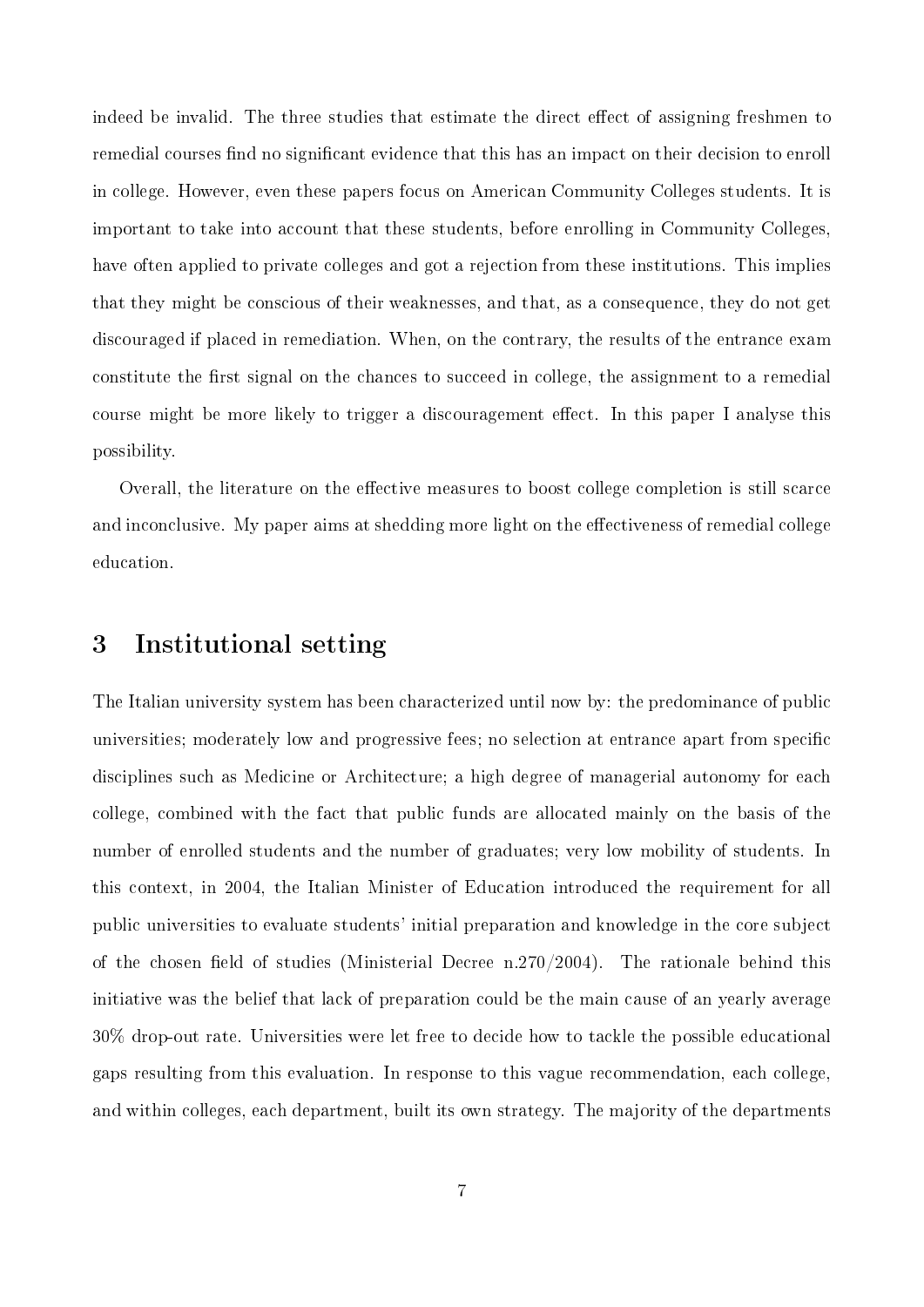introduced, over the last decade, a non-selective entrance test aimed at assessing the basic skills of their freshmen in the core subjects of the department. Others took the chance to introduce also a limited-enrollment rule, so that the entrance test acquired the double goal of selecting the best students, and assessing their basic knowledge. Concerning those students that perform poorly in the placement test, some departments limited themselves to organize compulsory remedial courses with no additional check, incentive or penalization scheme for the students who did not show to recover their gaps. Others created strong incentives schemes, ranging from the prohibition to sustain the regular exam in which the student presented some weaknesses - until he had passed a remedial exam - to the re-enrollment in the first year in case the student had not passed remedial exams. The resulting picture of rules and practices across departments is quite complex, but at the same time constitutes a unique opportunity for evaluating students' reactions to different combinations of signals on their chances to succeed in college and performance-enhancing incentive mechanisms.

In what follows, I am going to present Regression Discontinuity estimates on the effect of being placed in remediation on a variety of students' decisions and outcomes, starting from their enrollment decision (conditional on admission to the Department). I will use a rich data set coming from the Economics department of an university located in the north of Italy. In the academic year  $2009/2010$ , this department introduced a selective and specific entrance exam. To do so, it made use of a standardized exam created by an external institution only for Economics, and currently used by other 14 Econ departments. The exam consists of three sections, testing respectively maths skills, verbal comprehension skills, and logic skills. The admission to the department is based on the weighted average of the scores in the three sections, plus the grade in the high school final exam. Moreover, if a student scores below a certain threshold in the maths section, he receives "additional educational duties" (henceforth OFA, the Italian acronym). In this department the consequences of receiving these remedial duties are tough: first of all, students have to take a remedial maths exam; secondly, they cannot take the regular maths exam until they have passed the remedial one; they are offered a remedial course of 21 hours in the month of October after enrollment, and a minimum of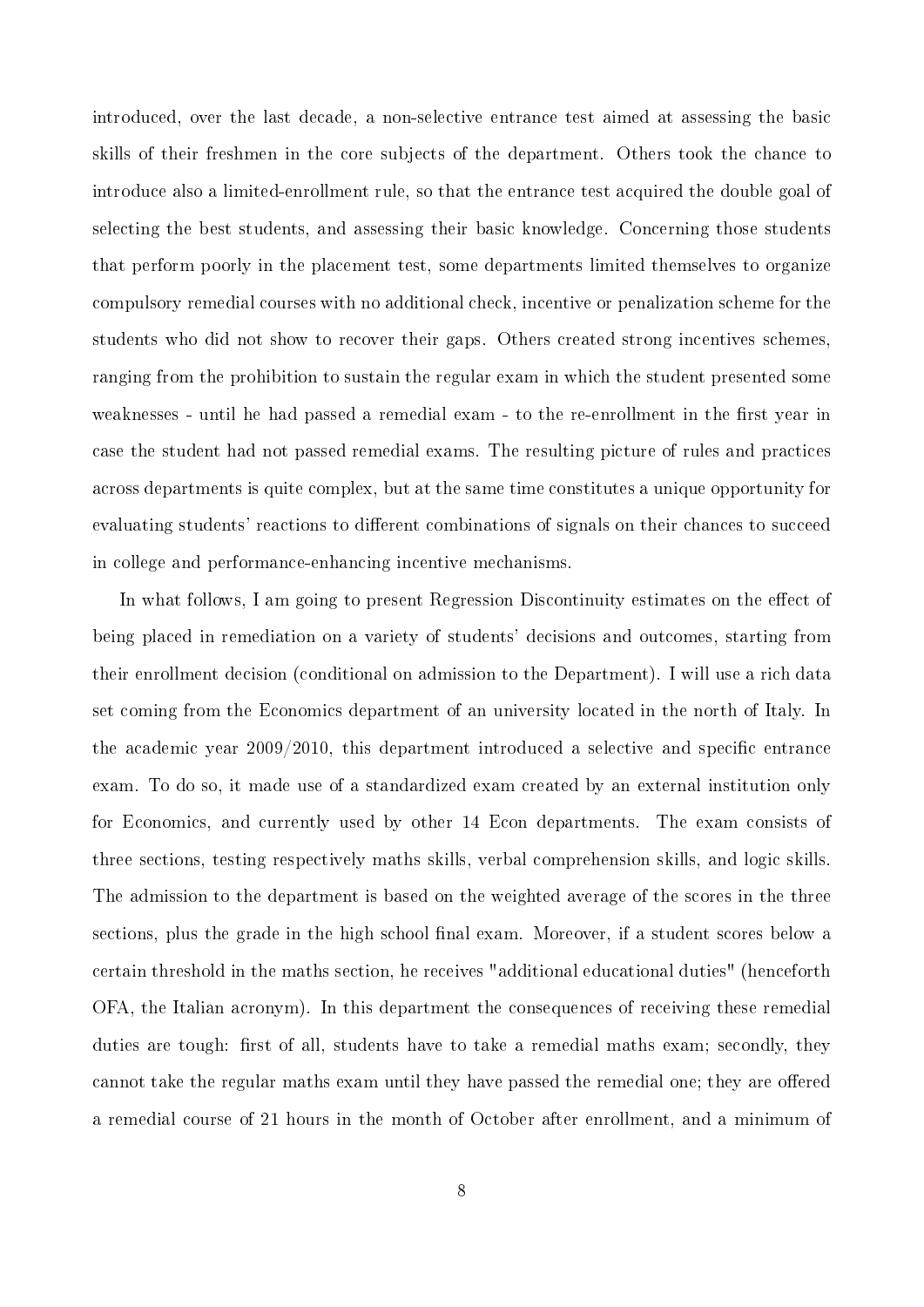five retakes for the remedial exam, over the course of the first year; however, if they are not able to pass none of these retakes during the first year, they are automatically re-enrolled in the first year, the following September.

In the database I personally collected, I observe all the 2928 students who have participated to the entrance exam over the four years since it has been introduced. I have information on their age, sex, nationality, city of residence, type of high school attended, and location of the high school. Moreover, I have the results of the entrance exam, separately for each section, and I can track the decision to enroll, for those students who are admitted, the decision to drop out during the course of studies, the grade in the regular maths exam, the number of credits accumulated, students' GPAs, and eventually their time to complete a degree. The aim of my work is to provide estimates on the effect of assigning students to remedial education, for each of these outcomes. However, I want to stress again, that the effect that I identify on a certain outcome is always conditional on the impact that this policy has on the previous decisions. In tables [1,](#page-22-0) [2](#page-22-1) and [3](#page-23-0) I report the descriptive statistics for the sample under study. Three features of the data are worth mentioning: 95% of students are admitted among those who participate to the exam, which implies that at the margin of selection there is no much action in this Department, (table [1\)](#page-22-0). Secondly, a large majority of students, approximately 75%, receives OFA in my sample, (table [1\)](#page-22-0). This figure is very similar to the percentage reported in [Scott-Clayton and Rodriguez](#page-33-2) [\(2012\)](#page-33-2). It will be important to take this into account, in order to understand the results that will follow. Third, it is clear that students who receive OFA are different with respect to those who escape remediation, in terms of baseline characteristics . The percentage of immigrants is higher among the former - although, in absolute terms, is quite low; the same is true for the percentage of students performing poorly in high school, or for the percentage of students coming from a vocational school, (table [2\)](#page-22-1).

Considering the first outcome of my analysis, the decision to enroll - table  $3$  - it is interesting to notice that students in the need of remediation are more likely to enroll with respect to those with no OFA. In the next paragraph I will devote a few words to explain why this could be the case. Regarding the drop-out decision, the figures seem to confirm the expectations: students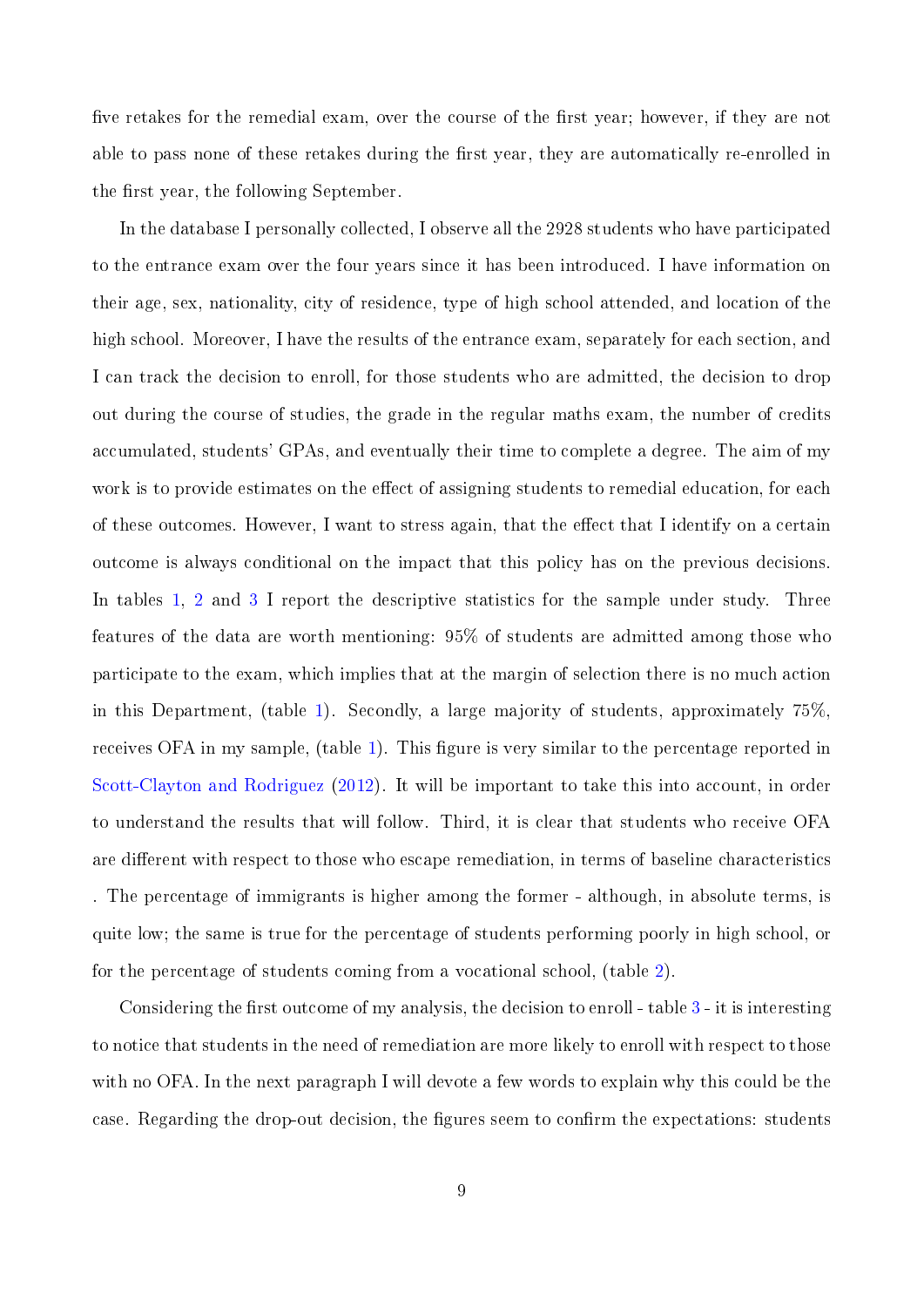with OFA, or the weakest students, seem more likely to give up after one year  $1$ . Credits accumulated and the probability to pass college-level maths are also lower for students placed in remediation with respect to those who escape it. In the next paragraph I will explain how I control for these differences in order to isolate the effect of placing students in remedial education on these outcomes.

However, before entering into the empirical strategy in details, it is important to understand how Italy compares to other OECD countries, in terms of the main outcome of interest, and to what extent the sample under study could be representative of the entire population of Italian undergraduate students. Figure [1](#page-23-1) shows the 2011 average college completion rates respectively across 18 OECD countries, all Italian undergraduate programs, and for the students who enrolled in the Economics department under study. Italy completion rates are in line with the OECD average. Students enrolled in the Economics department I consider do slightly better than this. However, the characteristics of the sample of students I observe reflect quite well those of the overall population of Italian undergraduate students, as shown in table [4.](#page-24-0) This is true in particularly for what concerns the ability composition of students<sup>[2](#page-0-0)</sup>. In light of these figures, the fact that the sample under study comes from a single department of a specific major should not represent an important limitation of this paper.

## <span id="page-9-0"></span>4 Empirical Strategy

The goal of this paper is to provide causal estimates of the impact of assigning students to remedial education on their college performance. The simple comparison between the sample means in the outcomes of interest of the group who was placed in remediation and the one that escaped it cannot help us to identify this effect, as the two groups are quite different in terms of baseline characteristics. Even when explicitly controlling for these covariates, simple

<sup>&</sup>lt;sup>1</sup>Importantly, I analyze all the outcomes for the entire sample of students that participated to the entrance exam. This means, for instance, that drop-out is equal to 1 both for a student who attend the first year and the abandon the department, and for one who decided not to enroll at the very beginning of the year; and I also assign to this student 0 credits, when looking at credits accumulation.

<sup>&</sup>lt;sup>2</sup>Ability here is measured in terms of the performance at the high school final exam. The grade in this exam goes from between 60 and 100. I then define as low-ability students those who score below 70, as medium-ability those who score between 70 and 89, and as high-ability those who get more than this.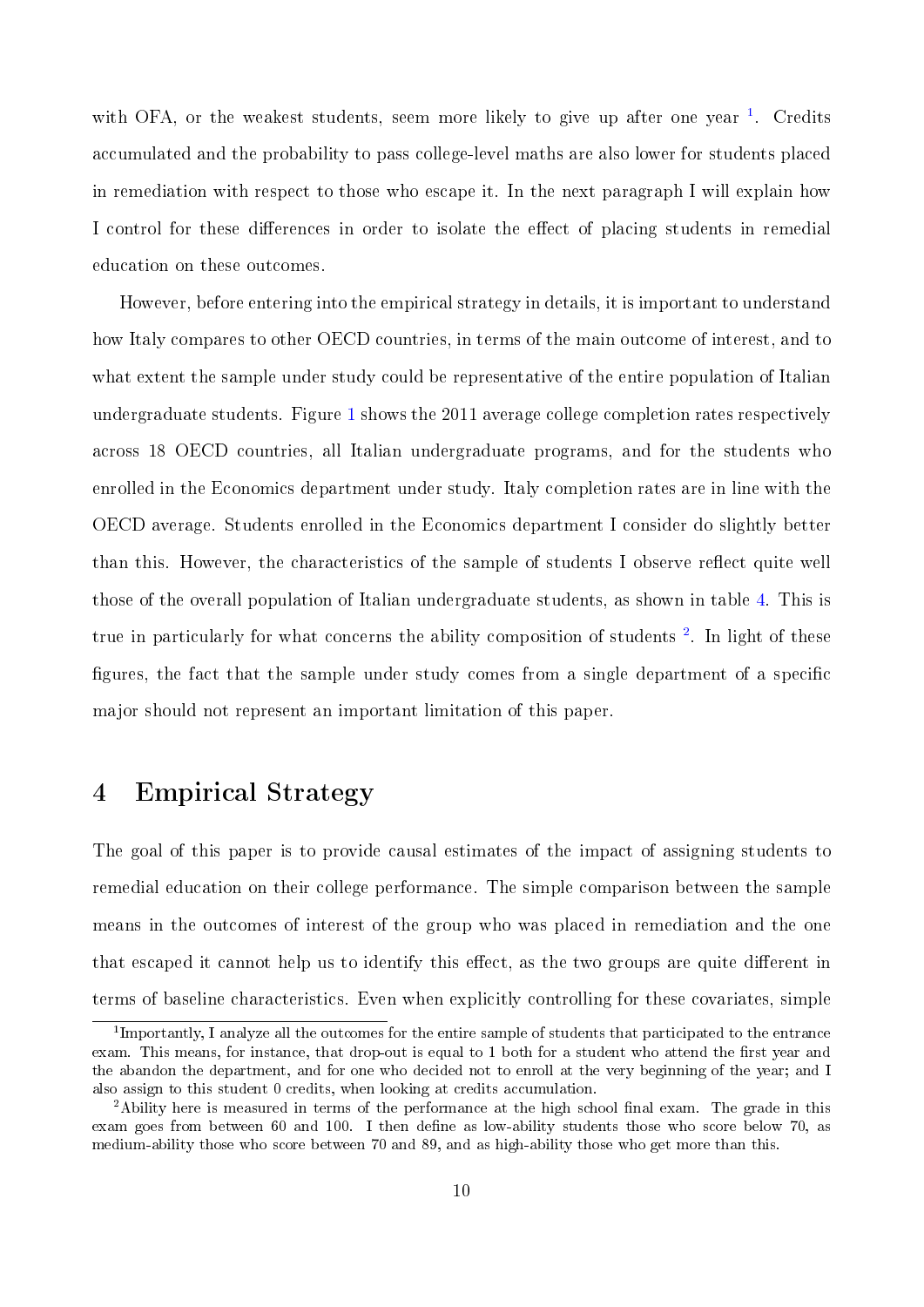OLS estimates would probably tend to downward bias any positive effect that the assignment to remediation might have. This is because students might also differ in terms of unobserved characteristics, such as self-esteem or aspirations, which in turns can have an influence on the outcomes considered.

However, following [Martorell and McFarlin Jr](#page-32-4) [\(2011\)](#page-32-4), [Scott-Clayton and Rodriguez](#page-33-2) [\(2012\)](#page-33-2), and [Martorell, McFarlin Jr, and Xue](#page-32-1) [\(2014\)](#page-32-1) the rule to assign students to remediation can be exploited to identify the effect of interest using a regression discontinuity (RD) design. The intuition is the following. The assignment to remediation is completely determined by the score in the maths section of the entrance exam. Clearly, we can expect that the performance in this test and students' subsequent achievements in college would be somehow related. However, it seems reasonable to assume that this relationship would be smooth. This should also be the case around the score that determines the assignment to remediation. Nonetheless, the fact that only those students who score below this threshold are assigned to remediation and those who score above it are not, generates a shard discontinuity in the treatment as a function of the test score. Therefore, under the assumption that nothing else changes at that threshold, any discontinuity in the relationship between the outcomes and the maths score, around the cutoff value, could be interpreted as evidence of a causal effect of assigning students to remediation.

[Imbens and Lemieux](#page-32-5) [\(2008\)](#page-32-5) formalize this idea using Rubin's potential outcomes framework. In general, when considering the impact of a policy intervention, we can imagine that for each individual i, there exists a pair of "potential" outcomes:  $Y_i(1)$  if he were exposed to the treatment, and  $Y_i(0)$  if not. The causal effect of receiving the treatment for this individual would be  $Y_i(1) - Y_i(0)$ . Unfortunately, this difference can never be observed. In the same way, in the RD setting, we can think that there are two underlying relationships between the average outcome of interest and the assignment variable  $X$  - here, the performance in the maths test - represented by  $E[Y_i(1)|X]$  and  $E[Y_i(0)|X]$ . Crucially, in the typical RD setting all the individuals on a side of a certain cutoff value  $c$  of the assignment variable are exposed to the treatment, and all those to the other side are denied it - in the contest of interest, all students who score below a certain threshold in the maths section of the entrance exam are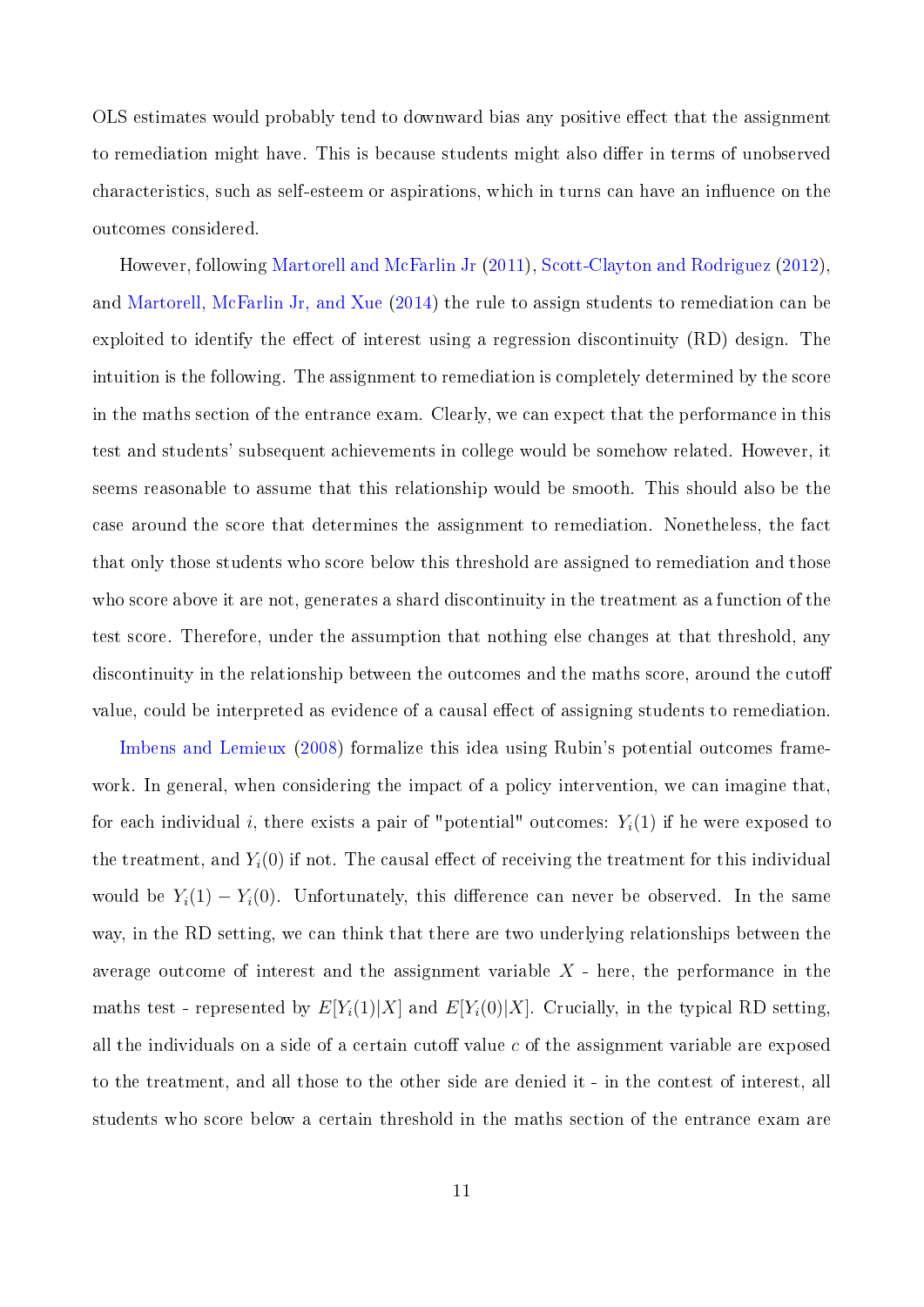assigned to remediation, and all those who score above it, can escape it. Therefore, we can only observe  $E[Y_i(1)|X]$  to the left of the cutoff and  $E[Y_i(0)|X]$  to its right. However, this allows to estimate the following expression

$$
lim_{\epsilon \to c^{+}} E[Y_{i}|X_{i} = c + \epsilon] - lim_{\epsilon \to c^{-}} E[Y_{i}|X_{i} = c - \epsilon]
$$

which will identifies the average treatment effect at the cutoff c,  $E[Y_i(1) - Y_i(0)|X == c]$ under the assumption that the underlying functions  $E[Y_i(1)|X]$  and  $E[Y_i(0)|X]$  are continuous in X, especially around the cutoff  $c$ . Basically, this continuity condition allows to use the average outcome of those right above the cutoff (who escape the treatment) as a valid counterfactual for those right below it (who received the treatment). For this condition to be plausible, we must be willing to assume that "all other factors" determining  $Y$  evolve "smoothly" with respect to X. Importantly, this will be the case only if individuals have imprecise control over the assignment variable. Then, even though some would be especially likely to have values of X near the cutoff, everyone will have approximately the same probability of having an X that is just above or just below the cutoff. In other words, in a neighborhood around the threshold, the variation in the treatment will be as good as randomized. And as in a randomized experiment, this implies that the distribution of both the unobservable and observable factors that influence the outcomes of interest should not change discontinuously at the threshold.

In the setting here analysed, assuming that individuals have imprecise control over the assignment variable means that students should not be able to exactly determine their performance in the exam, and that this should be, at least in part, driven by chance. At the same time, it is important that also in the correction phase, no one could manipulate the grades [\(Jacob and Lefgren](#page-32-6) [\(2004\)](#page-32-6)). In this context, the entrance exam is created by an external institution and it is corrected by a computer. Hence, it is hard to think of a way in which students, or professors in the department could have precise control over the maths score. However, in the next paragraph I am going to provide some more formal evidence for this.

To practically implement the RD design, following [Lee and Lemieux](#page-32-7) [\(2010\)](#page-32-7), I will estimate a local linear (LL) regression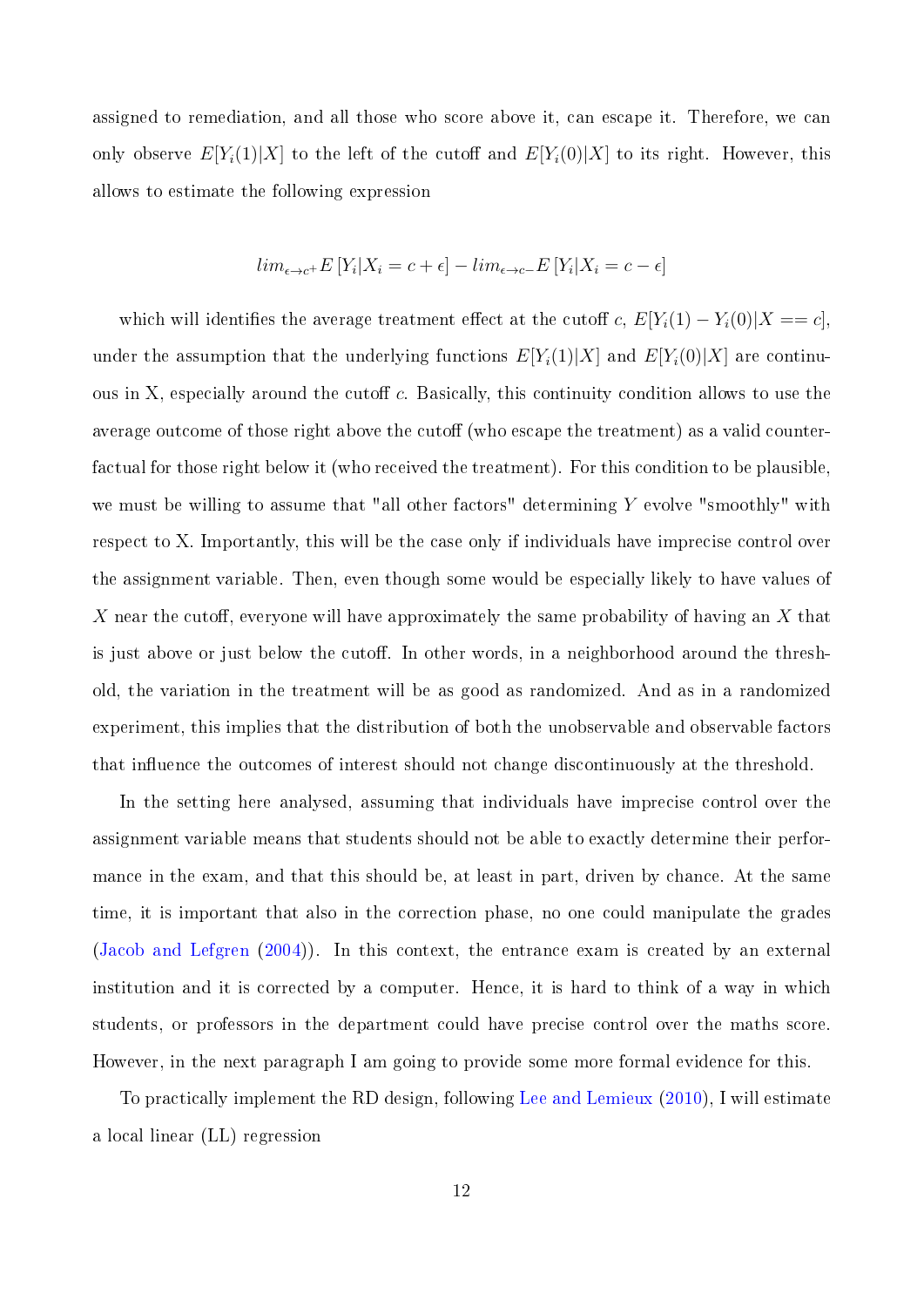$$
Y_i = \alpha + \beta_1 D_i + \beta_2 NormScore_i + \beta_3 D_i NormScore_i + W_i \pi + CohortFE + \varepsilon
$$
 (1)

restricting the estimation sample to those students who score in a small neighborhood around the threshold,  $c - h \leq X_i \leq c + h$ . Here Y represents the outcome of interest. In this setting it will be, alternatively, enrollment in college, drop-out in the first or second year, credits accumulated by the end of the first or second year, or performance in college-level maths.  $D$  is a binary variable being equal to one below the threshold for remediation assignment and 0 otherwise. NormScore<sub>i</sub> represents the distance between the score in the maths section of the entrance exam and the cutoff that determines the assignment to remediation.  $W_i$  is a vector of controls including sex, immigration status, performance in the high-school final exam, an indicator variable for the type of high school attended, and high school province fixed effects. Finally I include cohort fixed effects. In this regression, the main coefficient of interest is  $\beta_1$ which measures the discontinuity in the intercept in the relationship between the outcome of interest and the performance in the maths test. Under the assumption that none of the actors in this setting could have precise control over the assignment variable, this discontinuity will identify the causal impact of assigning students to remediation, for those students who score close to the cutoff. In what follows, I will report the estimates of  $\beta_1$  for three different values of the bandwidth h, respectively  $(h = 2, 1, 2.5)$ . Following [Lee and Lemieux](#page-32-7) [\(2010\)](#page-32-7), to assess the robustness of the RD estimates, in all the tables, I will also show the results from a flexible polynomial regression on the entire sample

$$
Y = \alpha + \beta_1 D_i + \beta_2 NormScore_i + \beta_3 NormScore_i^2 +
$$
  
+  $\beta_4 D_i NormScore_i + \beta_5 D_i NormScore_i^2 + W_i \pi + CohortFE + \varepsilon$  (2)

In the next paragraph, before moving to the results, I provide some evidence that the RD design is a valid estimation strategy in this setting.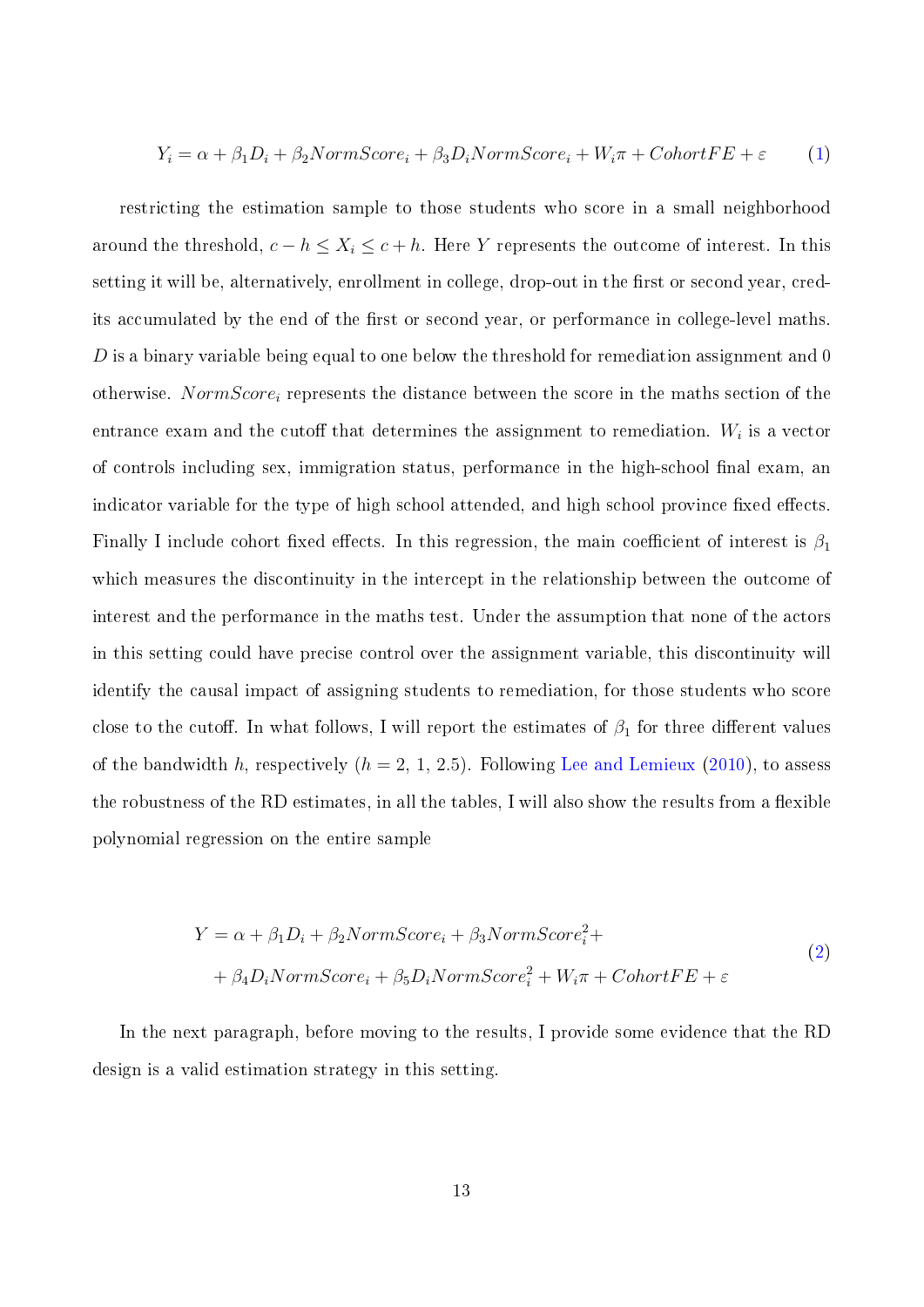## <span id="page-13-0"></span>5 The validity of the RD design

Even if there is no direct way to test that individuals do not have precise control on the assignment variable, there are two procedures to indirectly check for the validity of the RD design. The first one is to inspect whether the distribution of the assignment variable exhibit any discontinuity at the cutoff. As state by [Imbens and Lemieux](#page-32-5)  $(2008)$  in principle, the continuity of the density of X at c is not required, but a discontinuity is suggestive of a violation of the no-manipulation assumption. If in fact students manage to manipulate their maths test score in order to be on a specific side of the cutoff, then we should observe an unusual concentration of students scoring right above or below the threshold. Figure [2](#page-24-1) shows the distribution of this score. As each year the threshold for placing students in remediation was changed, I have normalized the grade so that the 0 corresponds to the cutoff. Each correct answer in the exam gives 1 point, while wrong answers are penalized by 0.25, and unanswered questions are not punished. The normalized distribution looks left skewed, with a mean of -2.78, indicating that students are performing quite poorly on average. There is, however, a lot of variation in students' performance, with a standard deviation of 3.65. More importantly for the RD design, it does not seem that a disproportionate fraction of students concentrates right below the threshold, which would suggest that many of them are acting in order to be assigned to remediation. At the same time, there is no sign that students are answering just enough questions to escape from remediation, which would result in a jump in the distribution above the cutoff. Therefore, the graphical analysis of the distribution suggests that students. nor professors, have precise control over the assignment variable. A McCrary test [\(McCrary](#page-32-8) [\(2008\)](#page-32-8)) supports this believe, as the null hypothesis of no jumps in the distribution of the maths score, at the cut-off, cannot be rejected (results of the test are available upon request).

A second way to test for the validity of the RD design is to inspect whether students' baseline observable characteristics, that might influence the outcomes of interest, do not exhibit any discontinuity at the cutoff in their relationship with the assignment variable. Baseline covariates such as the high-school final grade, sex or immigration status are, by definition, determined prior to the assignment to remediation. Hence, there should be no reason to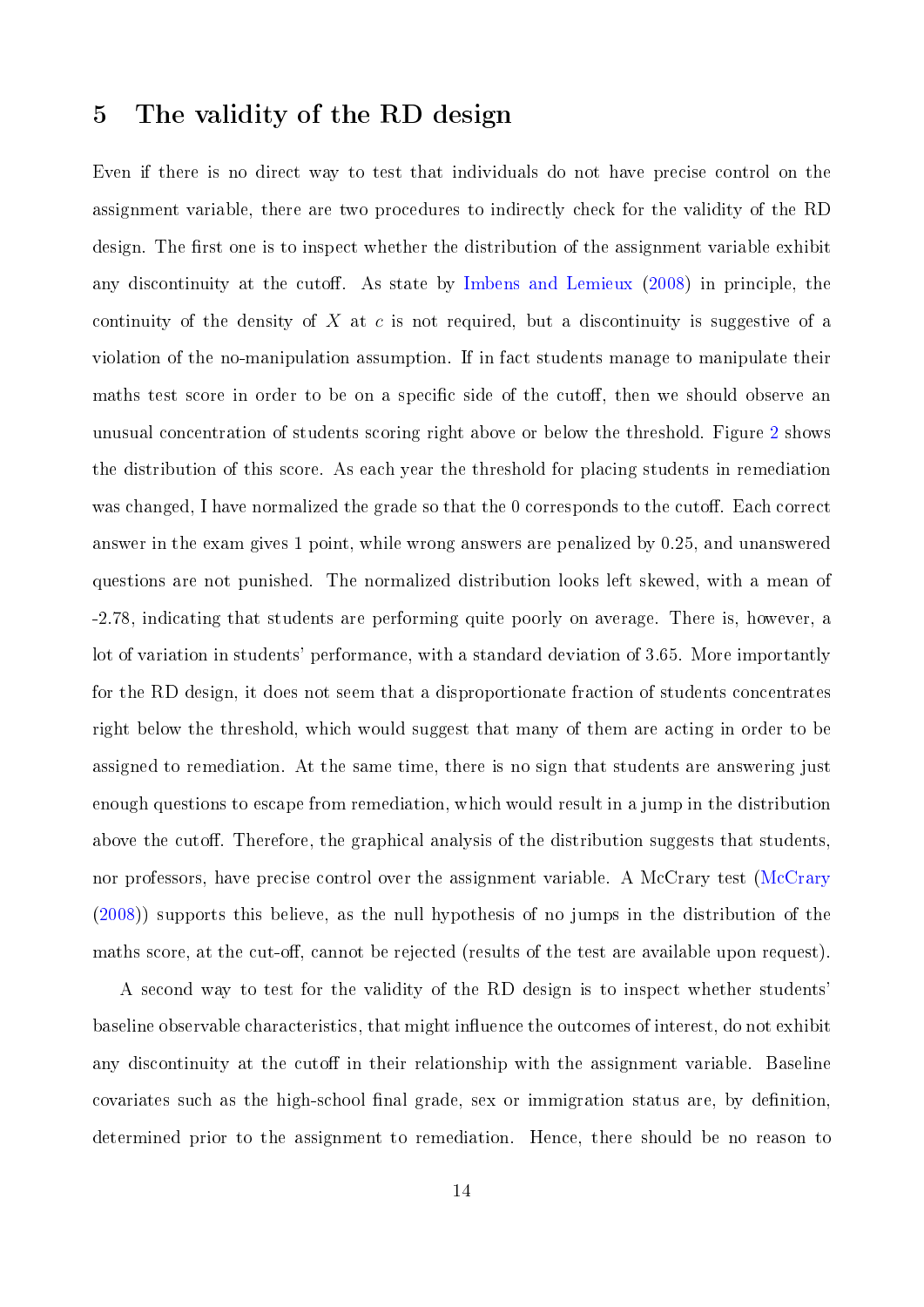expect a jump at the threshold in their relationship with the assignment variable. Again, any evidence of such discontinuities would suggest that students are in some way able to manipulate their performance in the entrance exam. As we can see from the graphical analysis, figure  $3$ . it does not seem possible to detect any visible jump in relationship of the baseline covariates with the assignment variable at  $c$ . Table [5,](#page-25-1) showing all the estimated discontinuities, confirms this intuition, as no discontinuity turns out to be signicant.

Therefore, in the context of analysis, the RD design appears a valid estimation strategy to identify the effect of assigning students to college remediation on their performance in college. The next session will therefore discuss the results of this estimation procedure.

#### <span id="page-14-0"></span>6 Results

The data set I collected allows me to study how students react to the assignment to remediation along different margins of decisions. In this section I illustrate and discuss the estimated impact on each of them.

The decision to enroll. One of the main contributions of my study is that I am able to analyse how undergraduate students immediately react to the fact of being put in remediation. In my context, the performance in the entrance exam constitutes the first signal on the ability to perform well in college. Hence, students might react strongly to it, and in particular they can get immediately discouraged and decide not to enroll in the department they had chosen. Figure [4](#page-26-0) plots the likelihood to enroll as a function of the score in the math section of the entrance exam. In detail, each dot represents the probability to enroll averaged across all students obtaining a certain maths grade. The x-axis is normalized so that the zero corresponds to the threshold for the assignment to remediation - which varies over years. Students who score at or below 0 are placed in remediation, while those who score above are not. The lines are linear fits of the dots, estimated separately on each side of the threshold. The graph shows two main facts: first of all, there does not seem to be a jump in the probability to enroll at the threshold, which suggests that assignment to remediation does not trigger an immediate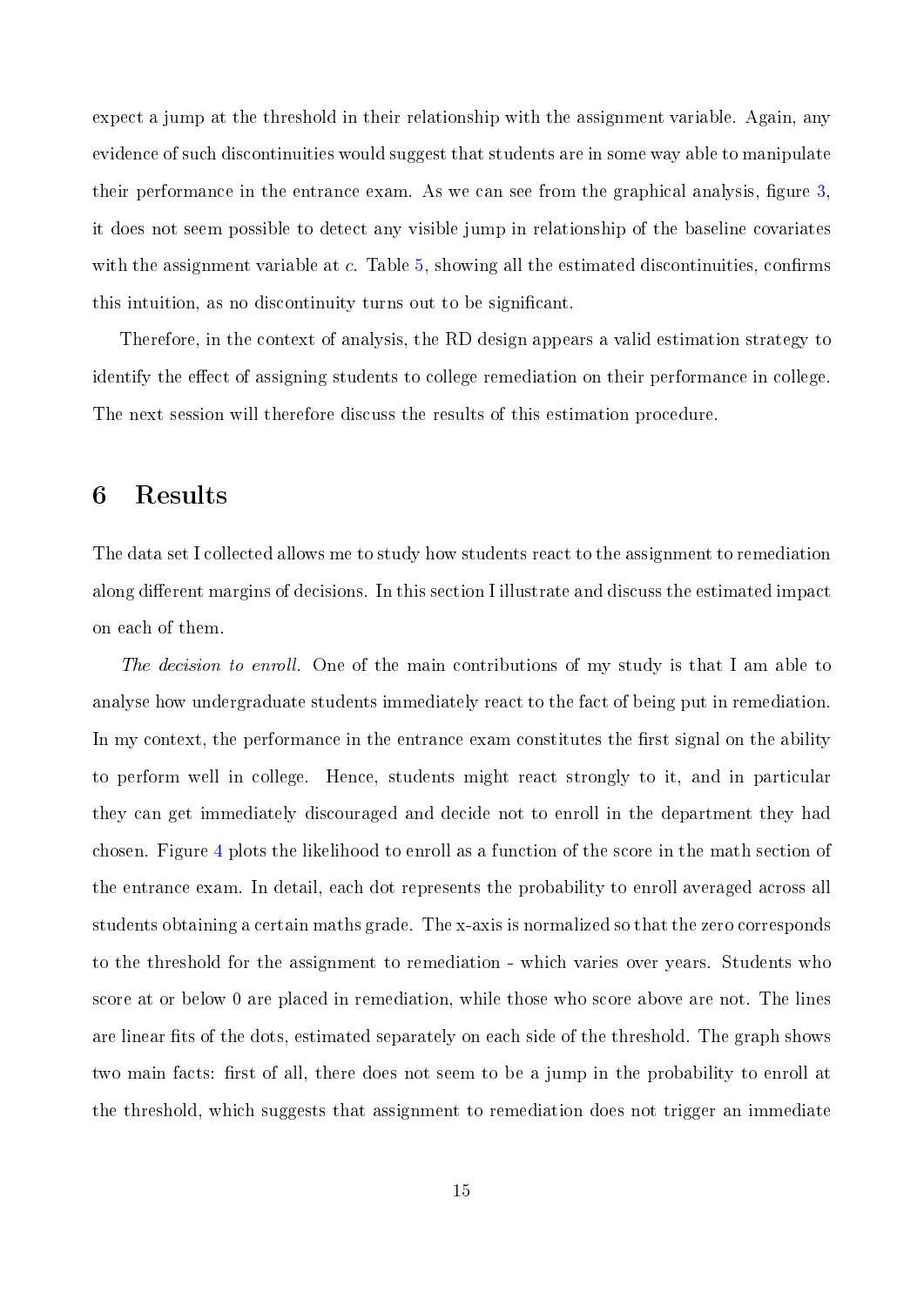discouragement effect. However, an interesting feature of the data is that the probability to enroll appears to decline as the grade in the maths exam increases. My data set allows me to follow those students who participate to the entrance exam at the department of Economics, but then decide to enroll in another department of the same university<sup>[3](#page-0-0)</sup>. The analysis of their choices suggests that this pattern is explained by the fact that students who score higher in this entrance exam are the ones who have more chances to contemporaneously apply and be accepted to other departments.  $4$  Table [6](#page-26-1) shows the point estimates of the effect of being placed in remediation on the probability to enroll in the department. The table confirms what the graphical analysis suggests: in none of the specifications I can reject the null that, on the margin for remediation, assigning a student to a remedial course affects his decision to enroll with respect to a student who scores right above the threshold.

The decision to drop out after the first year. In principle we would like a student to react constructively to the fact of being placed in remediation. He should consider it a signal that he has to work hard during the first year in order to succeed in his college studies, and that the assignment to remediation could be beneficial for him. If this is the case, we should expect him to have a lower probability to quit the university with respect to a student who escapes remediation. However, especially for a student at the margin for needing remediation, assignment to remediation might discourage him over the course of the first year; in the context of study, if a student does not pass the remedial exam in the first year, he cannot enroll in the second year; at the same time, he has at least five retakes possibilities to pass it. Nonetheless, the strong penalization associated to a failure might induce him to focus exclusively on the remedial exam, with the consequence of finding himself lagging behind in the other courses at the end of the first year. This can lead to the undesired result of increasing his probability of a drop-out. The top-left panel of figure [5](#page-27-0) plots the likelihood to drop out after one year as a function of the performance in the maths section of the entrance exam. As expected, students who perform worse in the exam have a higher chance to quit the university. However, the

<sup>3</sup>Unfortunately I cannot track the choices of those students who take the entrance exam and then either enroll in a different university or do not enroll at all in college

<sup>4</sup>These results are not shown in the papers but are available upon request.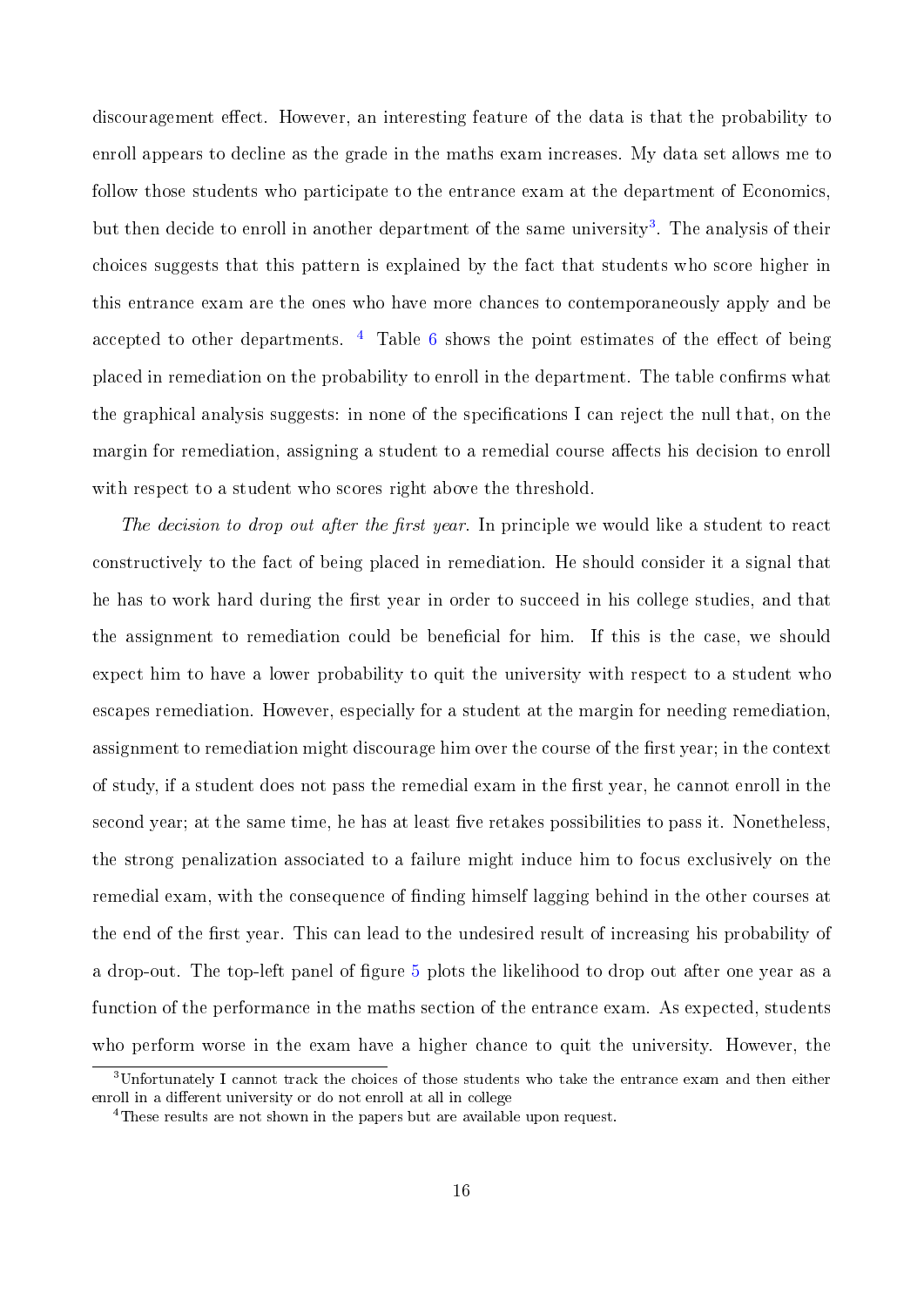function does not exhibit any jump at the threshold for remediation assignment. The point estimates in the first row of table [7](#page-28-0) suggest the presence of a discouragement effect for students scoring right below the threshold for remediation with respect to those just escaping it, but they are not significant in any of the specifications.

Credits gained by the end of the first year. The results discussed until now seem to exclude the possibility that assignment to remediation discourages students who barely need it. However, opponents of remedial policies argue that they can still be detrimental if they drain students resources away from college-level courses. Students in remediation are supposed to put extra effort in their first year in order to recover their initial weaknesses, and at the same time, try not to lag behind in their regular courses. Nevertheless, we might expect them to gain less credits during the first year, if they decide to focus on the remedial course before studying for college-level ones. Figure [5](#page-27-0) displays the credits accumulated in the first year as a function of the maths grade in the entrance exam. The overall pattern indicates that weakest students take less credits over the course of the first year. However, assigning students to remediation does not seem to worsen this trend. The estimated jump in this relationship, second row of table [7,](#page-28-0) is negative, suggesting that students who are barely assigned to remediation gain 1 to 4 credits less than students who barely escape it. This corresponds to a 10 to 20% decrease in credit accumulation with respect to the sample mean. Nonetheless, the estimated discontinuity is not significant in any of the specifications.

Performance in the subject of the remedial course. The main goal of remediation is to help students recovering some basic notions in the subject of the remedial course, in order for them to be able to pass the college-level exam. Even if a student decides not to attend the remedial course, the mere assignment to it should induce him to work harder in the subject of remediation. Hence, assignment to remediation could have a positive effect on the probability of passing the college-level exam. The bottom-right panel of figure [5](#page-27-0) suggests that this is not the case in the studied sample: the relationship between the probability of passing college-level maths and the grade in maths at the entrance exam exhibits no discontinuity at the threshold for remediation assignment. In table  $7$ , the point estimates of the effect of assignment to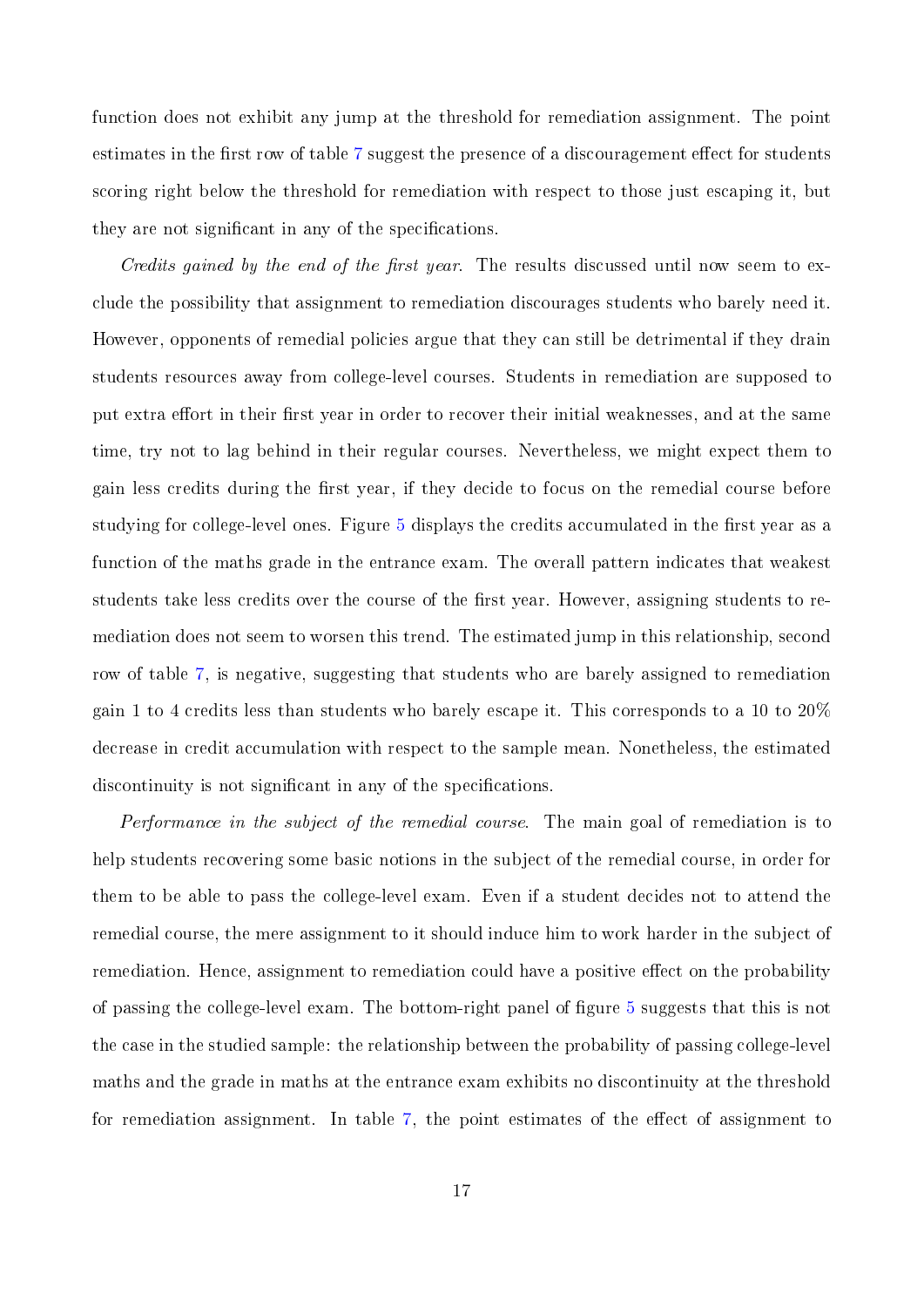remedial maths on the probability to pass regular maths for students who are at the margin for remediation are unstable across the different specifications, and not significant in any of them.

Performance in the second year. The beneficial effects of assigning a student to remediation, if any, might appear only in the second year, when he has supposedly recovered from his initial difficulties. This could be even more so in a context in which students placed in remediation do not seem to get discouraged or to lag behind their peers in the first year. If this is the case, we should observe that assignment to remediation has a positive effect on credits accumulated in the second year and a negative effect on second year drop-out. The graphical analysis in figure [5](#page-27-0) goes against these conjectures. The graphs of second-year credits and second-year drop-out as a function of the maths score in the entrance exam show no visible discontinuity at the threshold for assignment to remediation. Point estimates in table [7](#page-28-0) suggest that assigning students to remediation increases the gap between them and those who escape it over time, but no specification delivers significant results.

## <span id="page-17-0"></span>7 Subgroup analysis

Finding no signicant results for the entire sample can mask heterogeneous and opposite effects for specific subgroups. The assignment to remediation might be beneficial for students coming from a vocational school, or for those with a low performance in high school who can have low expectations about their chances to succeed in college; but it could demoralize high-performing students and students coming from the general track if these have higher priors about their ability to complete university. Finally, several behavioural studies [\(Buser,](#page-31-8) [Niederle, and Oosterbeek](#page-31-8) [\(2012\)](#page-31-8), [Niederle and Vesterlund](#page-32-9) [\(2010\)](#page-32-9), [Niederle and Yestrumskas](#page-33-6) [\(2008\)](#page-33-6)) suggest that men tend to be more over-confident than women, hence male students might react worse than female students if placed in remediation. The data set under analysis allows to test these predictions. Figure [6](#page-29-0) shows the likelihood to enroll as a function of the maths grade in the entrance exam for the following subgroups: male and female students,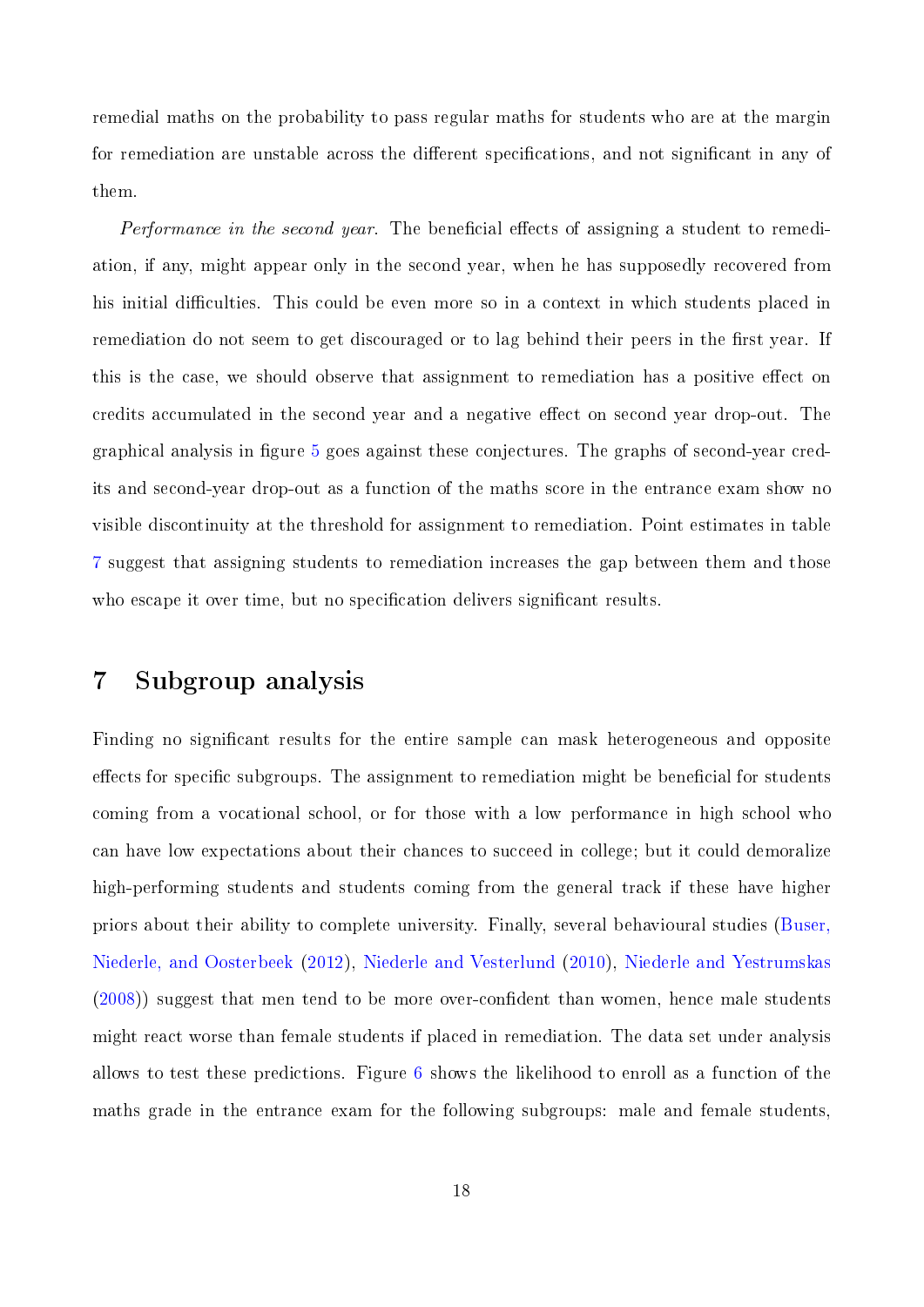students at different intervals in the distribution of high-school final grades, and students coming either from a vocational high school or from the general track. No visual discontinuity could be detected from the graphical analysis. Table [8](#page-30-0) presents the estimated jumps in the enrollment decision, for all the subgroups. None of the estimates comes up significant, with the exception of those for males. However, neither these are robust across different specifications. Moreover, it is important to bear in mind that testing for multiple subgroups corresponds to multiple hypothesis testing, and therefore it increases the probability of committing the TYPE I error. In details, when testing for n different interaction terms, the probability of getting  $k$ significant p-values with zero true effects is given by:

$$
p(k, n) = {n \choose k} \alpha^{k} (1 - \alpha)^{n-k}
$$

In order to take this into account, I also consider more conservative significance levels such as those derived from the Bonferroni correction procedure or the Benjamini-Hochberg one. <sup>[5](#page-0-0)</sup> In this context the two procedures lead to the same conclusion. Using either of the two methods makes me unable to reject the null of no discontinuity in the enrollment decision at the threshold, as well as in the other outcomes, for all the subgroups  $6$ .

#### <span id="page-18-0"></span>8 Discussion

My results add to the prior literature by imposing a word of caution on the effectiveness of remedial education for all undergraduate students - and not only for those atttending Community Colleges. The studies on Community College students conclude that remedial courses do not improve the chances to succeed in college if offered to that specific population.

 $5$ The Bonferroni correction procedure prescribes that, when testing for n hypothesis, and considering a significance level  $\pi$ , only hypotheses with associated p-values  $\leq \frac{\pi}{4}$  $\frac{n}{n}$  should be rejected. The Benjamini-Hochberg method, instead, works as follows: given a set of hypotheses  $H_1,H_2,...,H_m,$  let  $p_1,p_2,...,p_m$  be the corresponding p-values, and denote by  $H_i$  the null hypothesis corresponding to  $p_i$ . Order the p-values  $p_1, p_2, ..., p_m$  and let k be the largest i for which  $p_i \leq \frac{i}{m}\alpha$ ; then reject all  $H_i$  with  $i = 1, 2, ...k$ . The two procedures are similar but in general the Benjamini-Hochberg one has the advantage of minimizing the probability of committing the TYPE II error.

<sup>&</sup>lt;sup>6</sup>The results for the other outcomes are not shown here but are available upon request.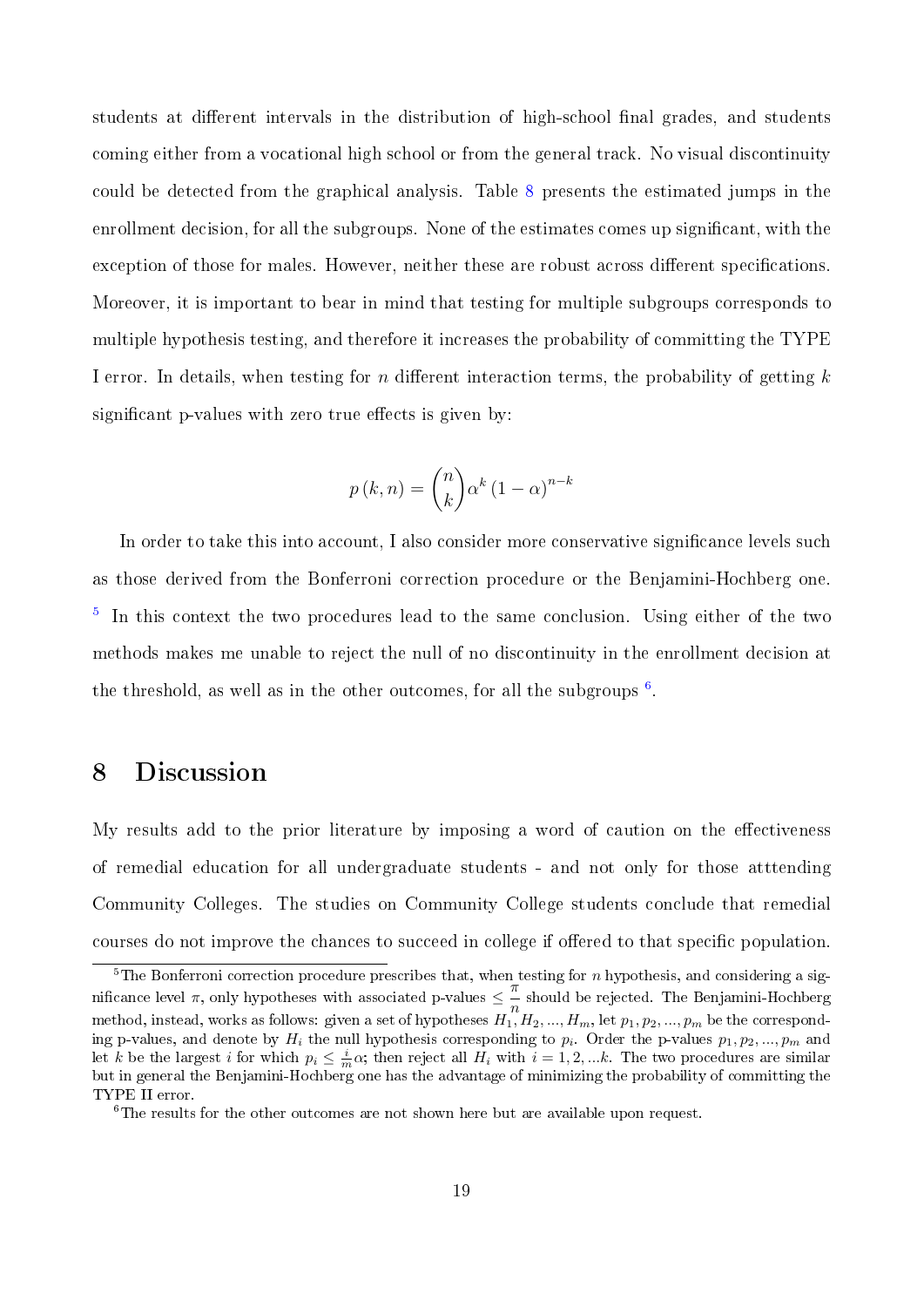On the contrary, the analysis conducted by [De Paola and Scoppa](#page-31-7) [\(2014\)](#page-31-7) on Italian Bachelor students suggests that, in this context, college remediation can prove to be effective in reducing students' drop-out and improving their performance. Their study considers students enrolling in various departments, while mine is restricted to a department of Economics. However, the two populations of students appear similar in terms of baseline characteristics. Nonetheless, the remedial programs offered in the university of Calabria and in the one I study differ in many respects: the one considered by [De Paola and Scoppa](#page-31-7) [\(2014\)](#page-31-7) costs 1,000 euros per student, students are assigned to the remedial course if they perform below a certain threshold both in maths and writing, the optional remedial course lasts 160 hours, and students are not re-examined at the end of it. In the context analsyed here, remediation is estimated to cost around 2,000 euros every year in total, it focuses exclusively on maths skills, and consists of a 21-hours course. Importantly, students have to pass an exam at the end of it, they have several retakes possibilities to do so during the first year, and this is a prerequisite for college-level maths. Moreover, students who fail in the remedial exam during the first year cannot enroll in the second one. Finally the skills tested in the two placement exams and the content of remedial courses might differ. Hence, any comparison between these two studies has to take all these differences into account. However, precisely because of these differences, my study contributes to identify which elements of remedial policies are important to ensure its effectiveness, being these its cost or the incentives and penalization associated to it. My results confirm the reassuring conclusions of [Martorell and McFarlin Jr](#page-32-4) [\(2011\)](#page-32-4), [Scott-](#page-33-2)[Clayton and Rodriguez](#page-33-2) [\(2012\)](#page-33-2) and [Martorell, McFarlin Jr, and Xue](#page-32-1) [\(2014\)](#page-32-1) that students at the margin for remediation do not need to get discouraged if placed in remediation, and this is true for any subgroup considered. This might be due to the fact that the great majority of students is assigned to a remedial course; moreover, the fact that students have several possibilities to retake the remedial exam can help avoiding any initial discouragement. On the other hand, the absence of any positive result on post-entry outcomes, such as drop-out, credit accumulation, and the probability of passing college-level maths for students close to threshold for remediation is more worrying. This is especially so if we consider the structure of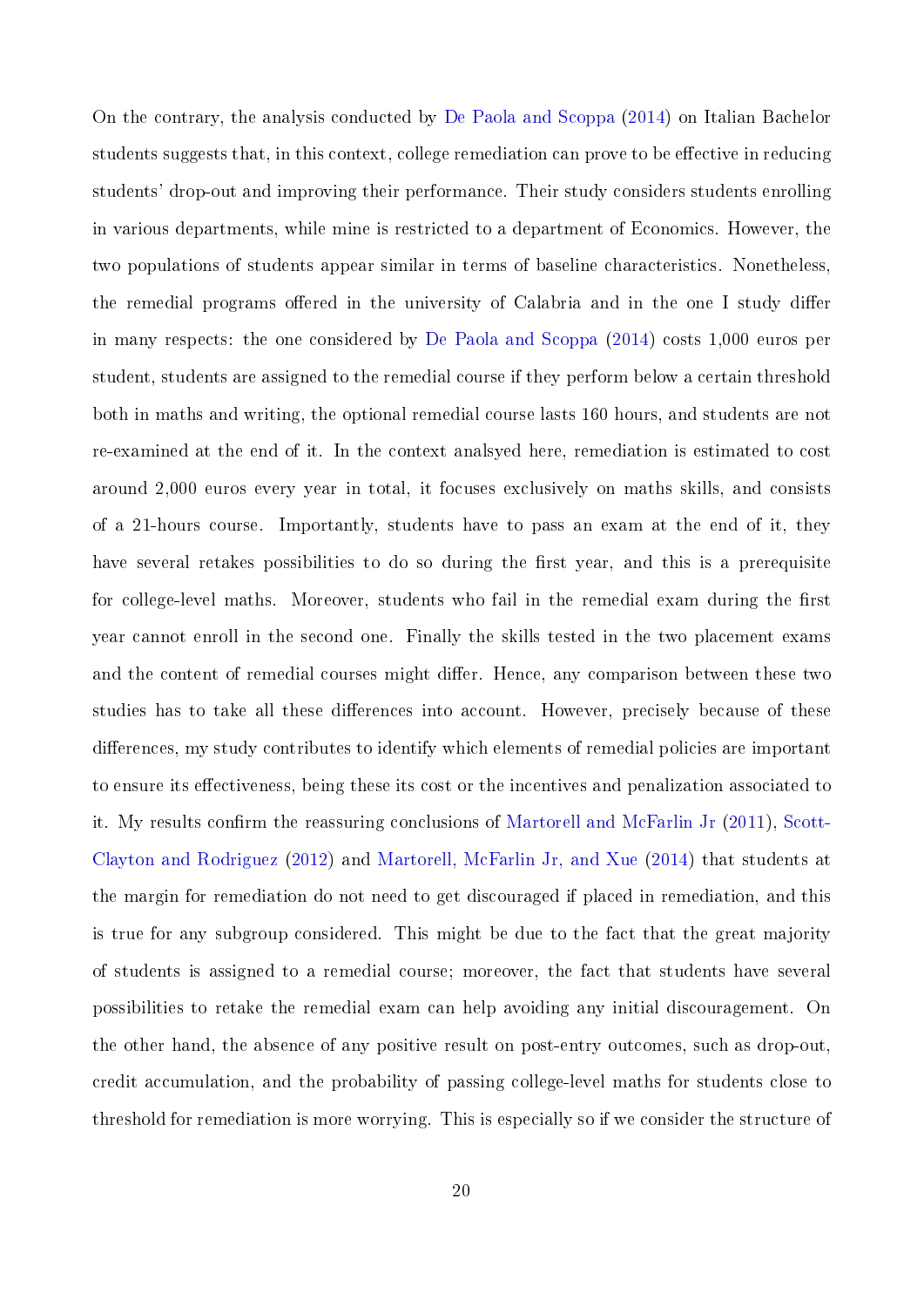incentives and punishments included in the remedial policy. In this respect, the fact that more than 70% are placed in remediation could prevent the assignment to remediation to deliver any informative signal, and therefore to induce students to increase their effort. Unfortunately, these are only speculative explanations, and the context I study does not allow me to identify the relative importance of all these factors in driving the results I find.

### 9 Conclusion

Policy makers and universities have started to show a growing interest for college remedial education as a measure to reduce the severe problem of college drop-out. Identifying which aspects of remedial policies are more effective and for which types of students they could be more useful is of primary importance. This study makes several contributions in this respect: it makes use of a novel and rich data set of European Bachelor students. This allows to improve our understanding of how college students react to the provision of ability information and performance-enhancing incentives delivered by the assignment to remediation. Moreover, following [Scott-Clayton and Rodriguez](#page-33-2) [\(2012\)](#page-33-2), I make use of a sharp regression discontinuity design to estimate the effect of the assignment to remediation, and not only remediation attendance, on students' decisions and performance. This allows me to estimate if the assignment to remediation immediately discourages students from enrolling in the chosen department. Furthermore, my data set permits me to track students over their career and to identify if, when and how students react to the fact of being put in remediation. Finally, information on students' baseline characteristics allows me to detect heterogeneous effects. I find no significance evidence that assigning students to remediation affects their decision to enroll. The estimated effects on post-entry outcomes are also insignificant. An accurate subgroup analysis excludes the possibility of heterogeneous effects. It is important to bear in mind that the RD results speak for those students who are at the margin for remediation need and cannot say anything for those who perform poorly in the placement test, presumably the weakest students. However, in light of the recent contributions of the literature on remedial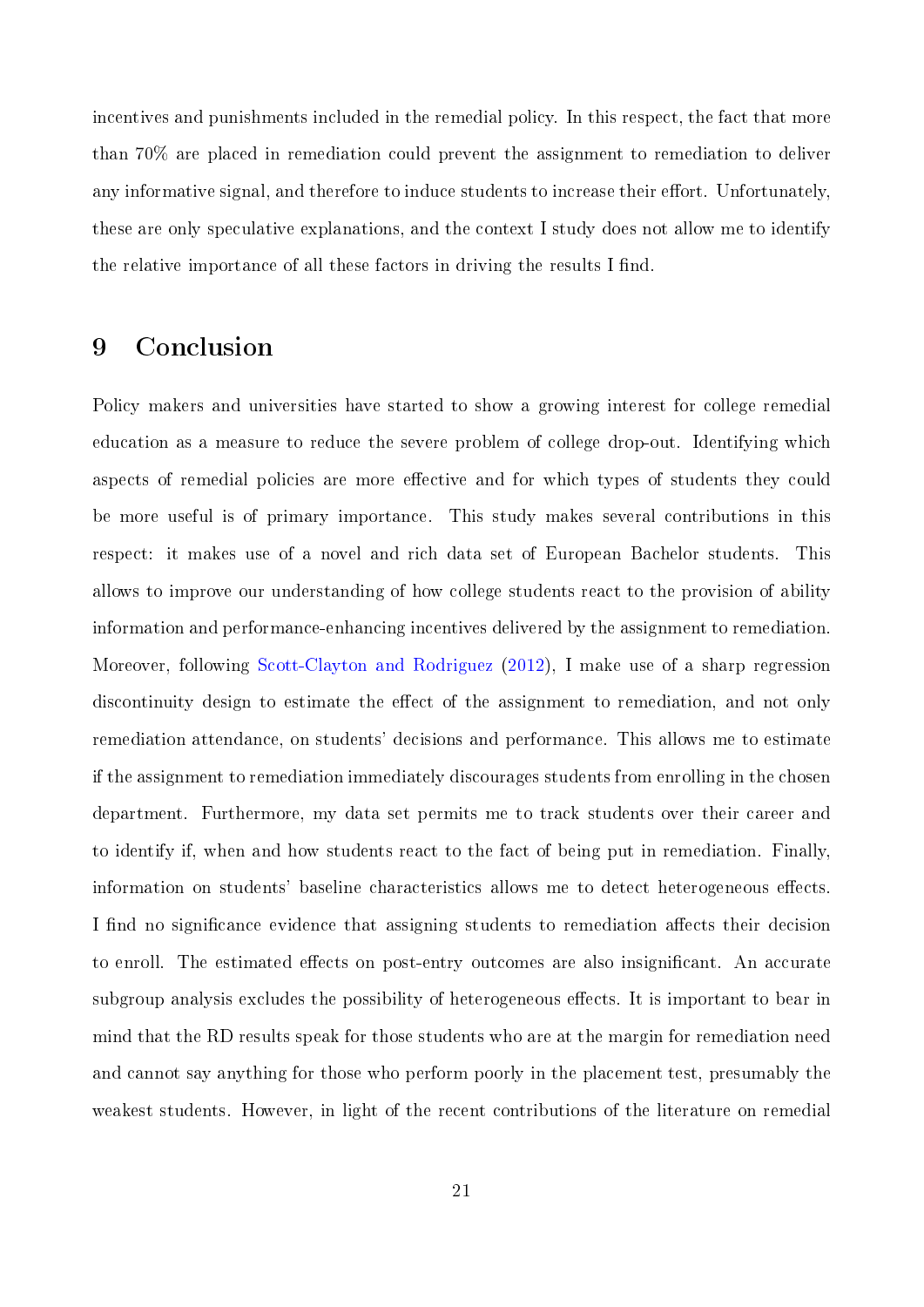education, my results suggest that further research is needed to understand which aspects of remedial policies are most effective in boosting students' performance and reducing college drop-out. Exploiting the variation in the structure of remedial policies offered by departments that use the same placement test is crucial in this respect.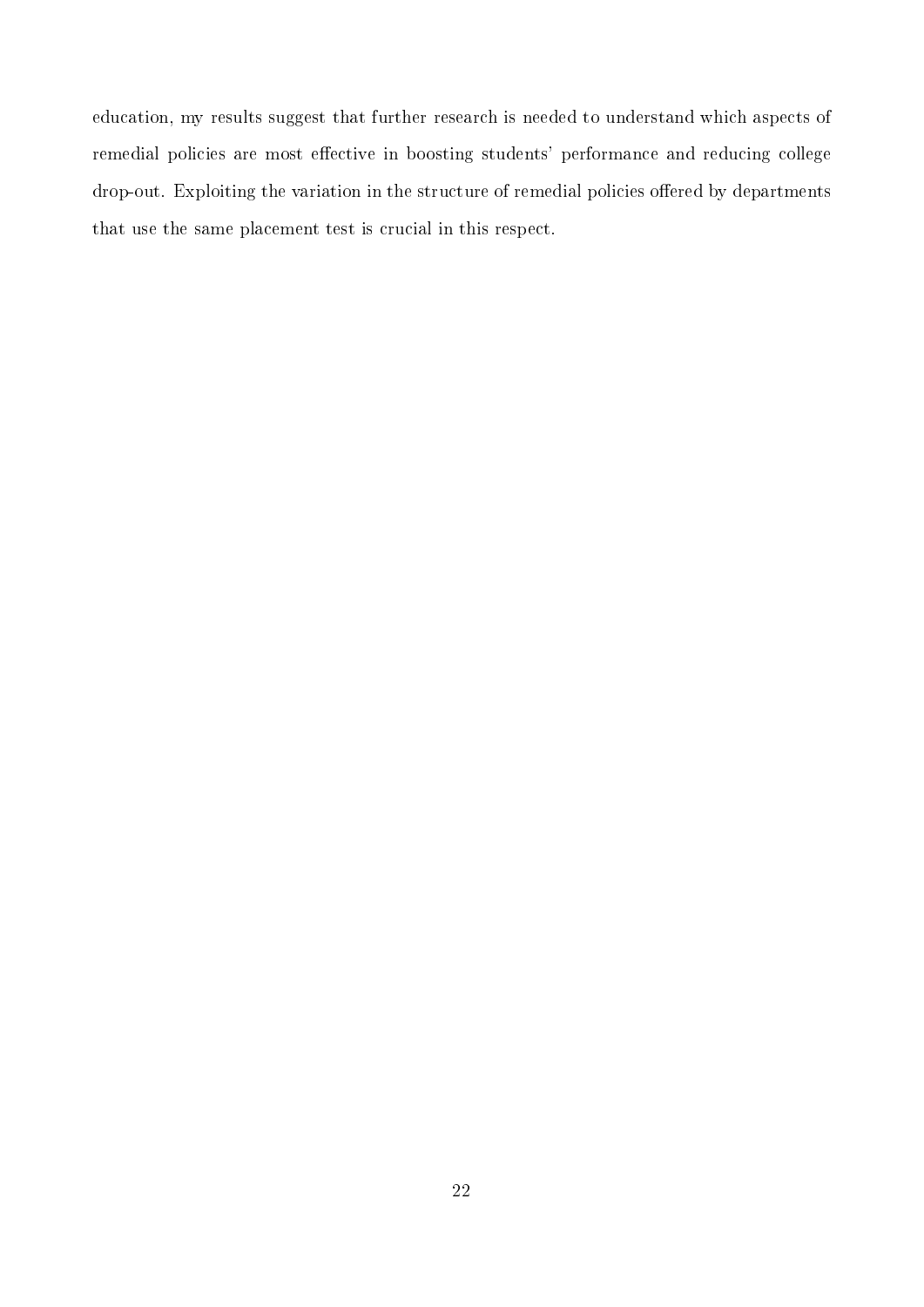# 10 Tables and Figures

<span id="page-22-0"></span>

|                          | Admitted |
|--------------------------|----------|
| Total                    | 2,785    |
| Over participants $(\%)$ | 0.95     |
| In remediation $(\%)$    | 0.77     |

Table 1: Students admitted to the department of Economics studied

Note: In the first row, the table reports the total number of students admitted to the Economics department studied between 2009/10 and 2012/13; in the second row, the proportion of students admitted over those who participated in the entrance exam; and in the third row, the percentage of students that was assigned to remediation, over the admitted students

<span id="page-22-1"></span>

|                                  | Admitted | In Remediation | Not in Remediation |
|----------------------------------|----------|----------------|--------------------|
| Female                           | 0.48     | 0.52           | 0.36               |
| Immigrant                        | 0.08     | 0.08           | 0.06               |
| Low high-school grade $(60-69)$  | 0.46     | 0.47           | 0.40               |
| Medium high-school grade (70-89) | 0.33     | 0.32           | 0.36               |
| High high-school grade (90-100)  | 0.18     | 0.17           | 0.21               |
| Vocational track                 | 0.41     | 0.47           | 0.22               |
| General track                    | 0.36     | 0.28           | 0.62               |
| Other high schools               | 0.23     | 0.24           | 0.17               |

#### Table 2: Baseline characteristics of the estimation sample

Note: the table reports the percentage of students belonging to a specific subgroup (indicated in the first column) with respect to the entire group of admitted students (column 2), the group of students assigned to remediation (column 3), and the group of students that escaped remediation (column 4).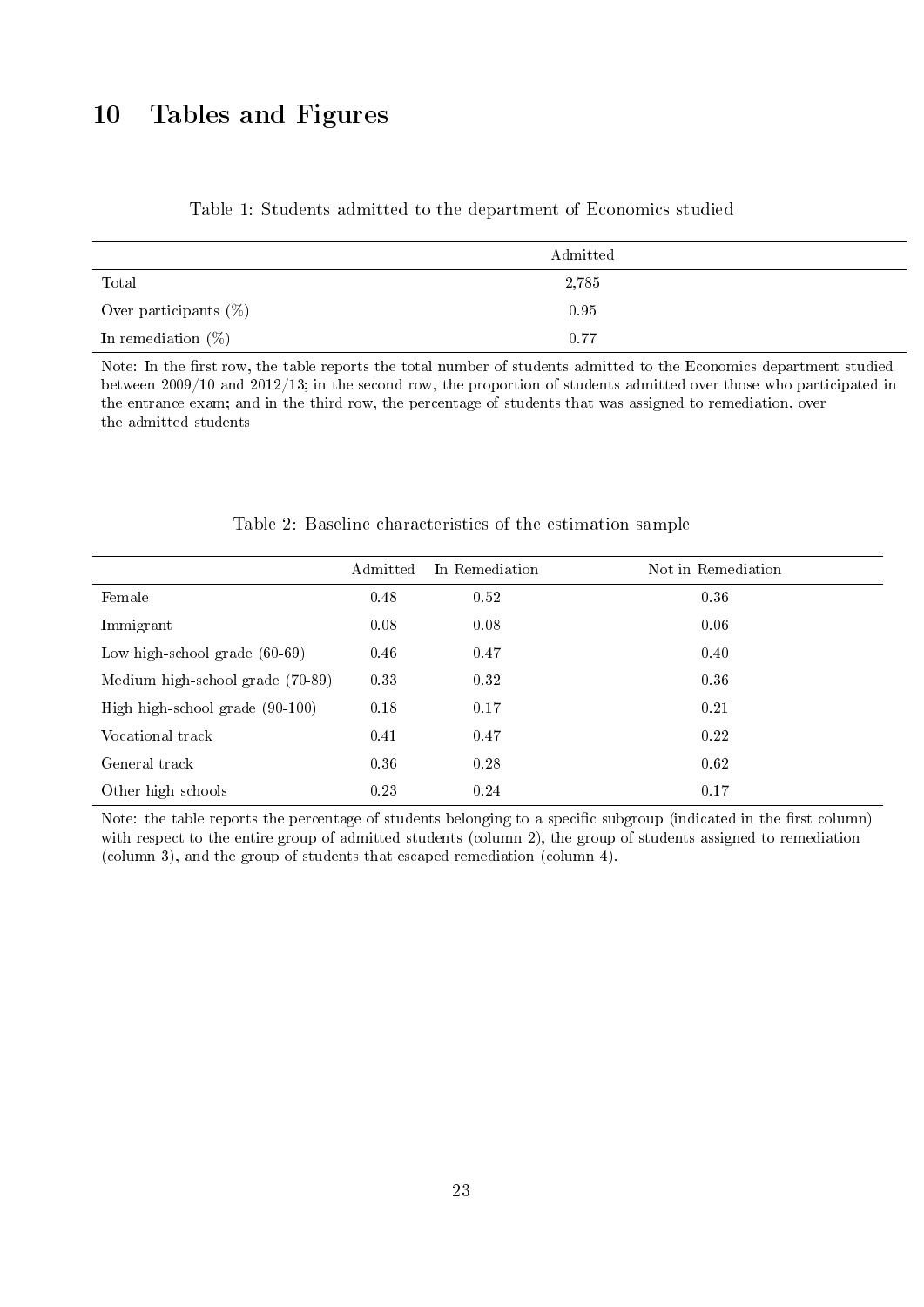<span id="page-23-0"></span>

|                             | Admitted | In Remediation | Not in Remediation |
|-----------------------------|----------|----------------|--------------------|
| Enrollment                  | 0.84     | 0.85           | 0.79               |
| 1st year drop-out           | 0.27     | 0.28           | 0.24               |
| 2nd year drop-out           | 0.34     | 0.35           | 0.28               |
| 1st year credits            | 22       | 21             | 27                 |
| 2nd year credits            | 26       | 25             | 33                 |
| Passing college-level maths | 0.40     | 0.35           | 0.55               |
| College-level maths grade   | 22       | 22             | 24                 |

Table 3: Sample means of the outcomes of interest

Note: the table reports the mean of the outcomes considered (indicated in the first column) for the entire group of admitted students (column 2), for the group of students assigned to remediation (column 3), and for the group of students that escaped remediation (column 4).



<span id="page-23-1"></span>

Note: the data for the OECD average completion rates were collected through a special survey undertaken in 2012 by the OECD. For half of the countries, completion rates are constructed using a true cohort method, and represent the proportion of graduates (within N years) among a given entry cohort. The completion rates for the other countries are calculated from cross cohort methods as the ratio of the number of students who graduate with an initial degree during the reference year to the number of new entrants in this degree n years before, n being the number of years of full-time study required to complete the degree. I follow this method to construct the figures for Italy, using the data provided by the Ministry of Education. The 2011 completion rates refer then to ratio of the number of students who got an undergraduate degree in the academic year 2010/2011 to the number of students who enrolled in an undergraduate program in 2008 - as it should take 3 years to complete such a Bachelor degree.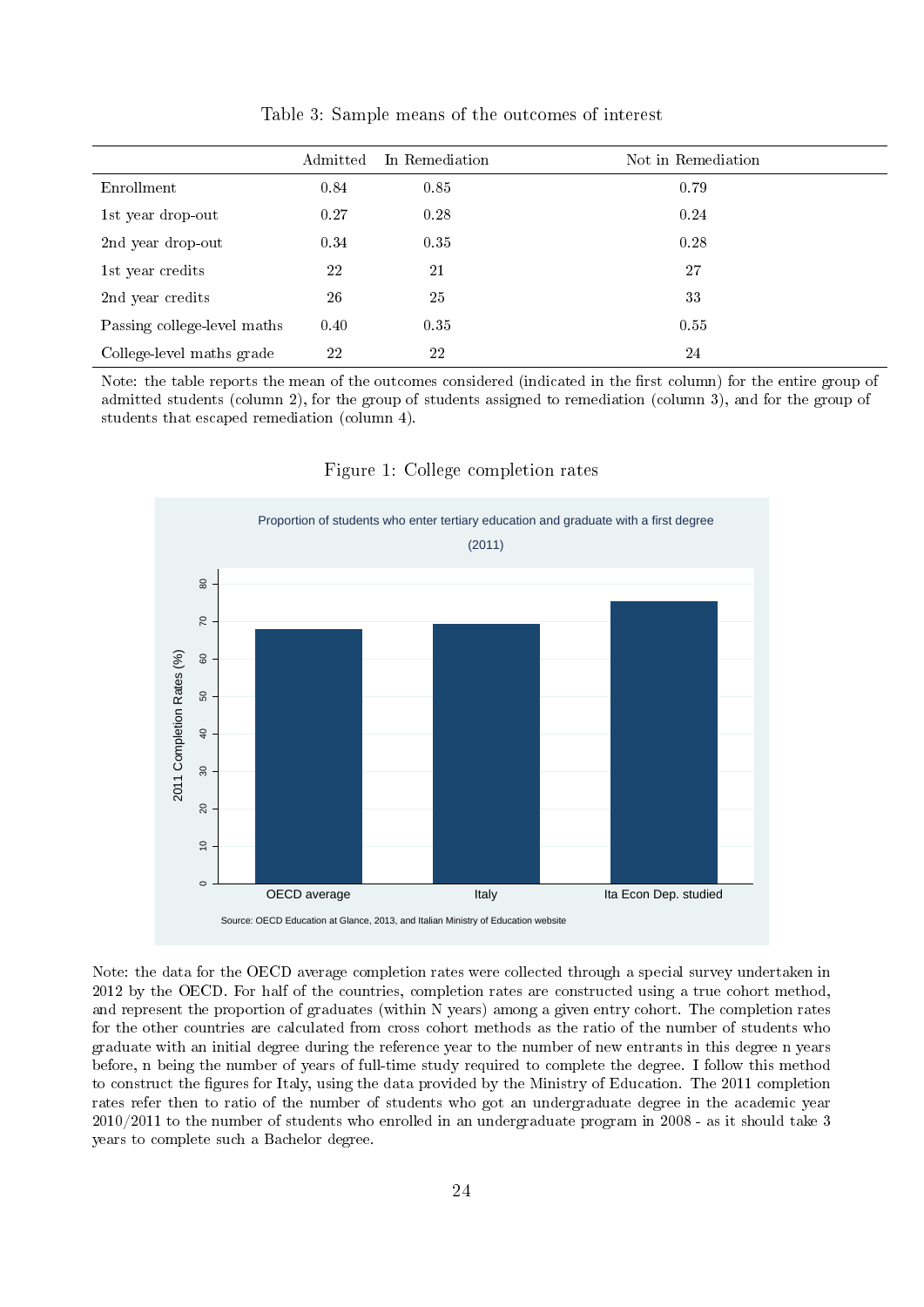<span id="page-24-0"></span>

|                                  | All Italian departments | Economics department studied |
|----------------------------------|-------------------------|------------------------------|
| Female                           | 54.86                   | 46.67                        |
| Immigrant                        | 4.73                    | 8.68                         |
| Low high-school grade $(60-69)$  | 26.13                   | 25.10                        |
| Medium high-school grade (70-89) | 51.84                   | 53.80                        |
| High high-school grade (90-100)  | 17.85                   | 17.02                        |
| General track                    | 56.06                   | 34.46                        |

Table 4: Baseline characteristics of students enrolled in Italian undergraduate programs

Note: the table reports the percentage of students belonging to a specific subgroup (indicated in the first column) with respect to the population of enrolled students in all Italian undergraduate programs (column 2), or over the enrolled students in the undergraduate program of the Economics deparment studied (column 3)



<span id="page-24-1"></span>Figure 2: Distribution of the assignment variable, relative to the cuto

Note: the figure reports the histogram of the maths score in the entrance exam, which represents the assignment variable in this setting. The distribution is normalized so that 0 corresponds to the cutoff below which students are assigned to remediation.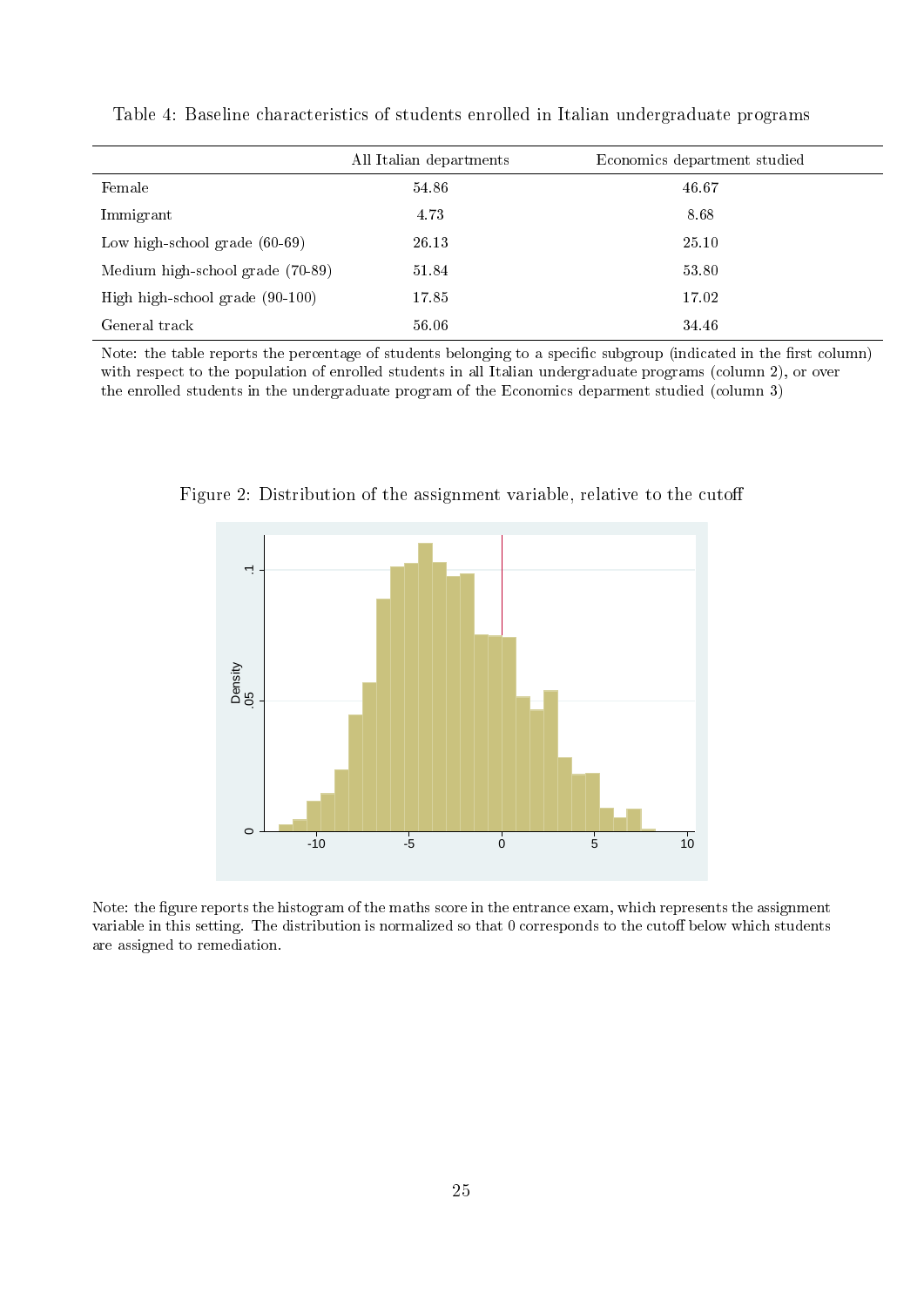

<span id="page-25-0"></span>Figure 3: Baseline characteristics as a function of the assignment variable

Note: in each graph the dots represent averages of the outcome variables computed for each value of the assignment variable (maths score). The lines correspond to linear fits of the dots, computed separately on each side of the cutoff for remediation assignment.

<span id="page-25-1"></span>

|                        | Local linear $(\pm 2)$ | Local linear $(\pm 1)$ | Local linear $(\pm 2.5)$ | Polynomial |
|------------------------|------------------------|------------------------|--------------------------|------------|
| Female                 | $-0.08$                | $-0.09$                | $-0.06$                  | $-0.01$    |
|                        | (0.07)                 | (0.10)                 | (0.06)                   | (0.04)     |
| Immigrant              | $-0.05$                | $-0.07$                | $-0.04$                  | $-0.02$    |
|                        | (0.04)                 | (0.05)                 | (0.03)                   | (0.02)     |
| High-school grade      | $-1.69$                | $-1.49$                | $-1.79$                  | 0.25       |
|                        | (1.64)                 | (2.39)                 | (1.46)                   | (0.94)     |
| Age at enrollment      | $-0.14$                | $-0.21$                | $-0.11$                  | 0.03       |
|                        | (0.25)                 | (0.41)                 | (0.22)                   | (0.13)     |
| Vocational high-school | 0.02                   | 0.13                   | $-0.01$                  | 0.00       |
|                        | (0.06)                 | (0.09)                 | (0.05)                   | (0.04)     |
| General track          | 0.02                   | $-0.07$                | 0.04                     | $-0.02$    |
|                        | (0.07)                 | (0.10)                 | (0.06)                   | (0.04)     |
| Other high-schools     | $-0.04$                | $-0.07$                | $-0.03$                  | 0.02       |
|                        | (0.06)                 | (0.09)                 | (0.05)                   | (0.03)     |
| $\overline{N}$         | 844                    | 458                    | 1,042                    | 2,662      |

Table 5: Estimated discontinuities in baseline characteristics

Note: the first column indicates the dependent variable. Estimation methods: Local Linear Regression (LL) with bandwidth  $h = 2, 1, 2.5$ , respectively in columns 2, 3, and 4; Polynomial regression with 2nd-order polynomial in column 5. Robust standards errors in parenthesis. Significance at the  $10\%$  level is represented by  $*$ , at the  $5\%$  level by  $**$ , and at the 1% level by  $**$ .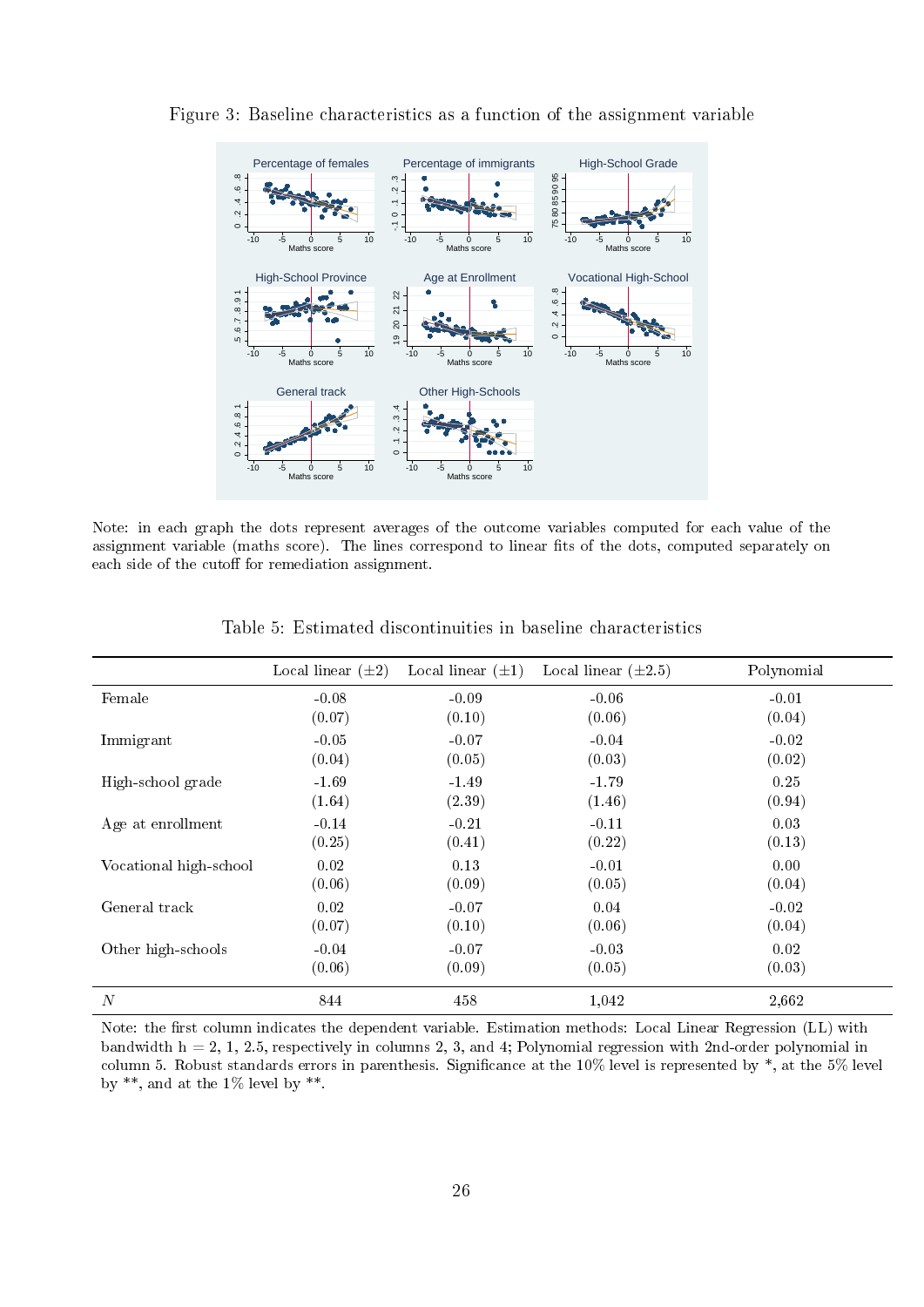

<span id="page-26-0"></span>Figure 4: Enrollment decision as a function of the assignment variable

Note: the dots represent averages of the outcome variable, enrollment, computed for each value of the assignment variable (maths score). The lines correspond to linear fits of the dots, computed separately on each side of the cutoff for remediation assignment.

<span id="page-26-1"></span>

|                          | Local linear $(\pm 2)$ |                   | Local linear $(\pm 1)$ Local linear $(\pm 2.5)$ | Polynomial        |
|--------------------------|------------------------|-------------------|-------------------------------------------------|-------------------|
| No controls              | $-0.01$<br>(0.05)      | $-0.06$<br>(0.08) | $-0.00$<br>(0.05)                               | $-0.01$<br>(0.04) |
| $Cov + \text{Cohort FE}$ | $-0.01$<br>(0.05)      | $-0.07$<br>(0.08) | 0.00<br>(0.05)                                  | $-0.01$<br>(0.04) |
| $\overline{N}$           | 844                    | 458               | 1,042                                           | 2,662             |
| Sample mean              | 0.82                   | 0.83              | 0.82                                            | 0.79              |

Table 6: Estimated discontinuities in the decision to enroll

Note: in the second row I control for the high-school final grade, high-school province, type of high-school attended (general, vocational, etc.), gender, immigrant status; cohort fixed-effects are also included. The sample mean refers to the group of students who score within an interval with width  $h = 2, 1, 2.5$  above the cutoff. Estimation methods: Local Linear Regression (LL) with bandwidth  $h = 2, 1, 2.5$  in columns 2, 3, and 4; Polynomial regression with 2nd-order polynomial in column 5. Robust standards errors in parenthesis. Significance at the 10% level is represented by  $*$ , at the 5% level by  $**$ , and at the 1% level by  $***$ .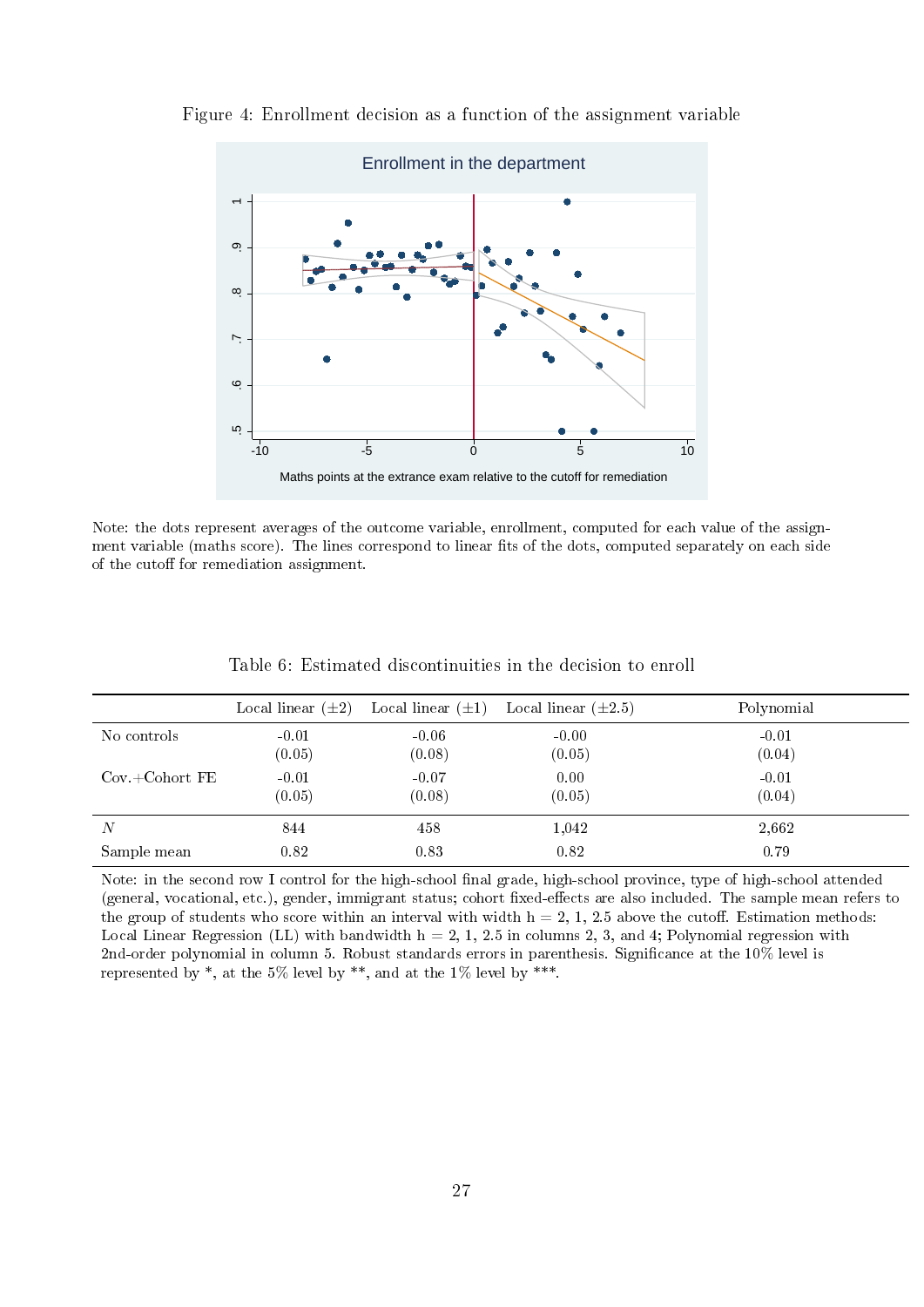

<span id="page-27-0"></span>Figure 5: Post-entry outcomes as a function of the assignment variable

Note: the dots represent averages of the outcome variables, computed for each value of the assignment variable (maths score). The lines correspond to linear fits of the dots, computed separately on each side of the cutoff for remediation assignment.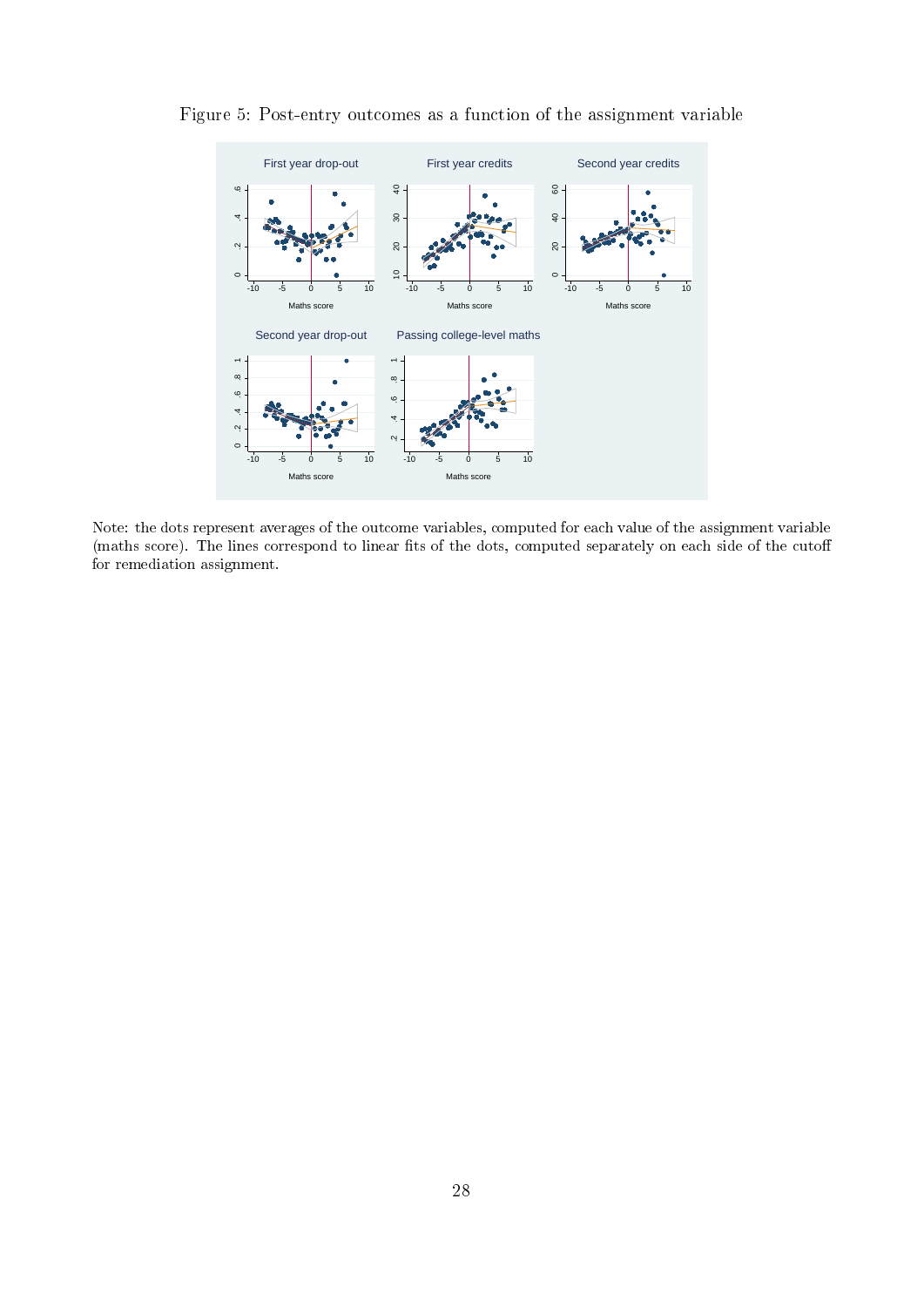<span id="page-28-0"></span>

|                   | Local linear $(\pm 2)$ | Local linear $(\pm 1)$ | Local linear $(\pm 2.5)$ | Polynomial |
|-------------------|------------------------|------------------------|--------------------------|------------|
| 1st year drop-out | 0.05                   | 0.05                   | 0.03                     | 0.02       |
|                   | (0.06)                 | (0.08)                 | (0.05)                   | (0.05)     |
| Sample mean       | 0.22                   | 0.21                   | 0.21                     | 0.24       |
| 1st year credits  | $-2.29$                | $-3.79$                | $-0.67$                  | $-0.31$    |
|                   | (2.61)                 | (3.94)                 | (2.35)                   | (2.21)     |
| Sample mean       | 27.44                  | 28.13                  | 27.92                    | 27.20      |
| Passing maths     | $-0.03$                | $-0.06$                | 0.03                     | 0.03       |
|                   | (0.07)                 | (0.10)                 | (0.06)                   | (0.05)     |
| Sample mean       | 0.52                   | 0.54                   | 0.54                     | 0.55       |
| $\boldsymbol{N}$  | 844                    | 458                    | 1,042                    | 2,662      |
| 2nd year drop-out | $0.13^{\ast}$          | 0.11                   | 0.05                     | 0.03       |
|                   | (0.08)                 | (0.11)                 | (0.07)                   | (0.06)     |
| Sample mean       | 0.29                   | 0.25                   | 0.27                     | 0.28       |
| 2nd year credits  | $-5.62$                | $-5.62$                | $-2.28$                  | 1.32       |
|                   | (4.23)                 | (6.14)                 | (3.79)                   | (3.52)     |
| Sample mean       | 31.59                  | 32.90                  | 32.56                    | 32.84      |
| $\boldsymbol{N}$  | 584                    | 316                    | 723                      | 1,960      |

Table 7: Estimated discontinuities in post-entry outcomes

Note: the first column indicates the dependent variable. In all regressions I control for the high-school final grade, high-school province, type of high-school attended (general, vocational, etc.), gender, immigrant status; cohort fixed-effects are also included. The sample mean refers to the group of students who score within an interval with width  $h = 2, 1, 2.5$  above the cutoff. Estimation methods: Local Linear Regression (LL) with bandwidth  $h = 2, 1, 2.5$ in columns 2, 3, and 4; Polynomial regression with 2nd-order polynomial in column 5. Robust standards errors in parenthesis. Significance at the 10% level is represented by, at the 5% level by ∗, and at the 1% level by ∗∗.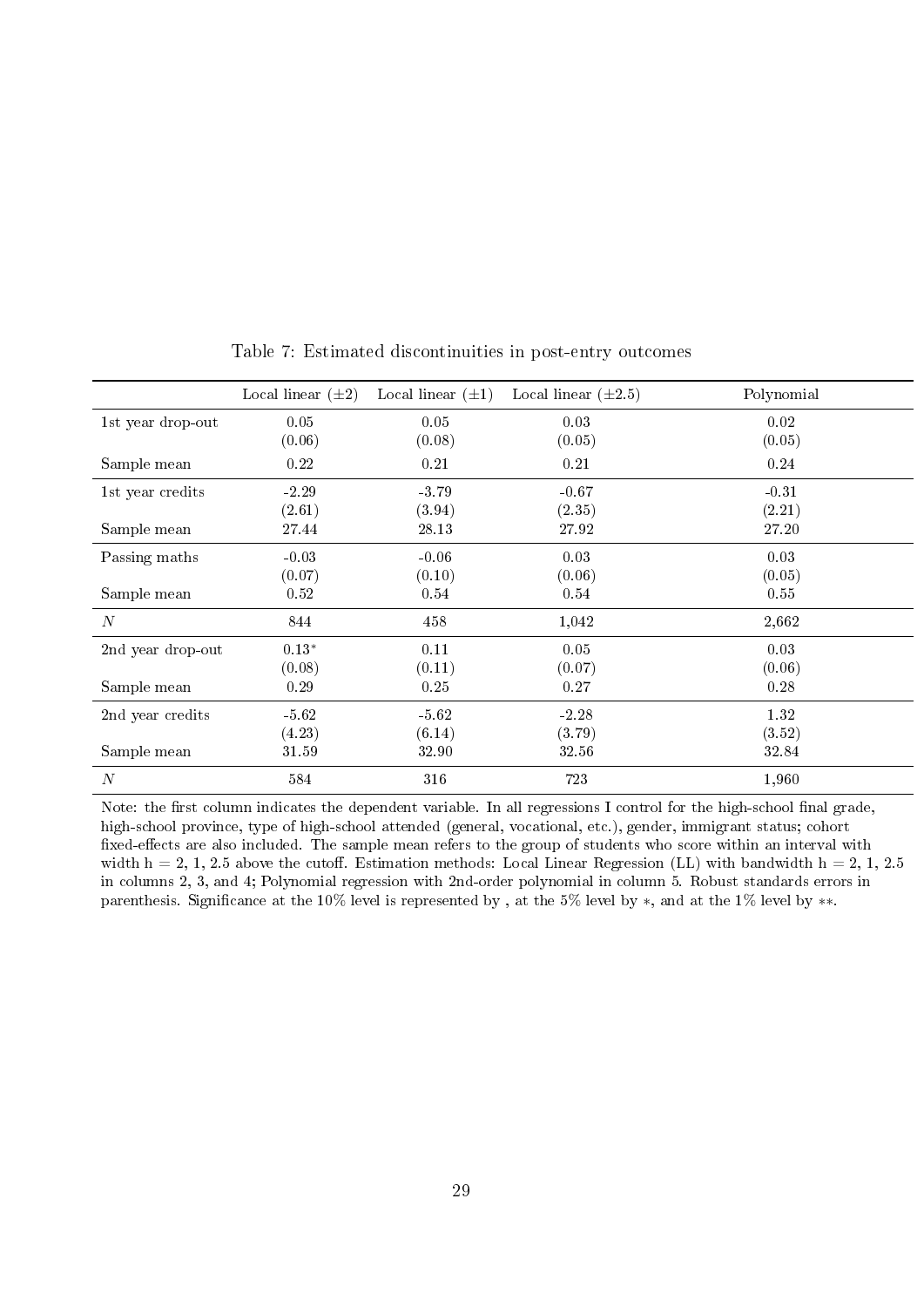

<span id="page-29-0"></span>Figure 6: Enrollment decision, for each subgroup, as a function of the assignment variable

Note: each graph represents the enrollment decision as a function of the assignment variable, for each subgroup considered. The dots represent averages of the dummy variable "enrollment", computed for each value of the assignment variable (maths score). The lines correspond to linear fits of the dots, computed separately on each side of the cutoff for remediation assignment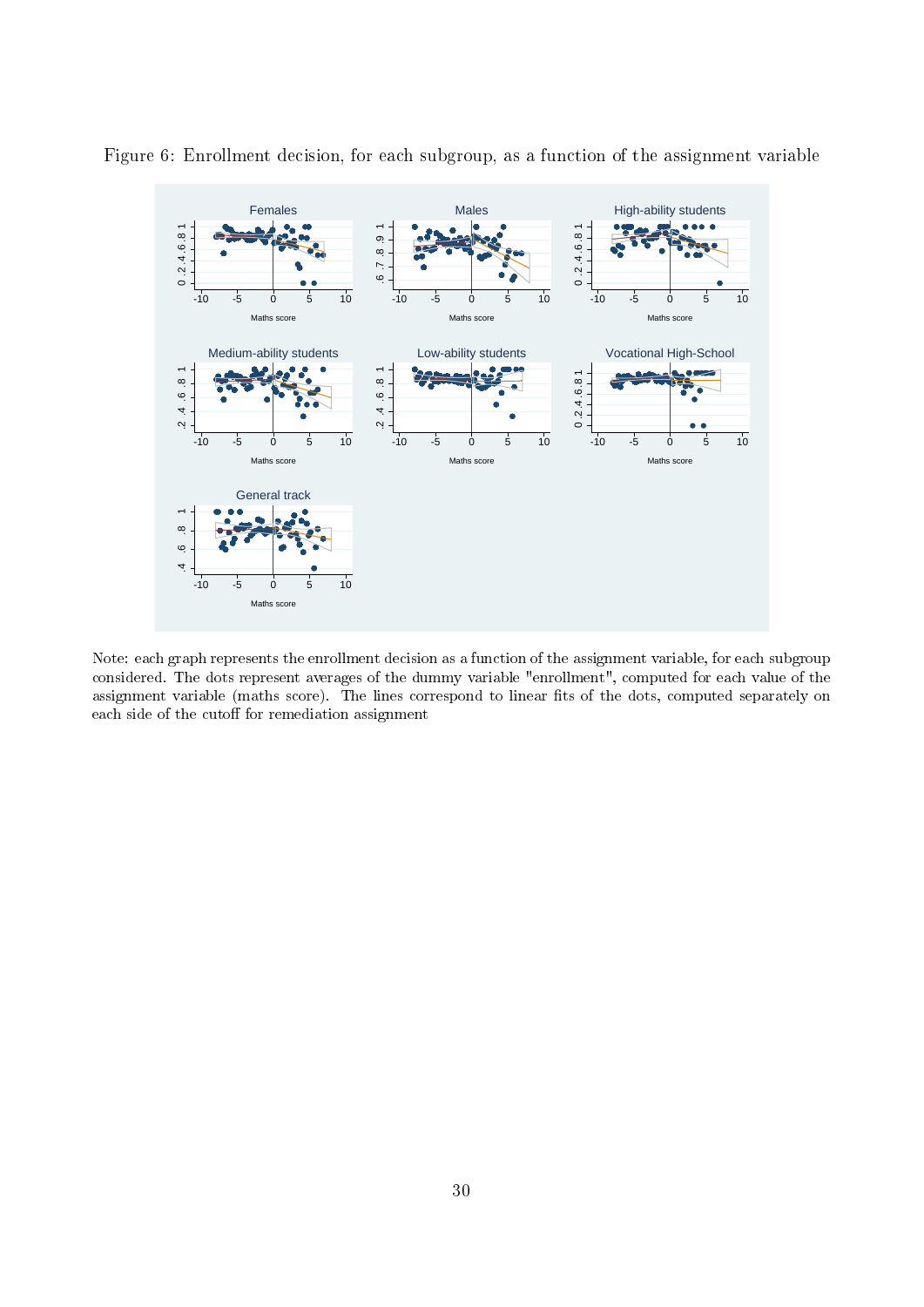<span id="page-30-0"></span>

|                  | Local linear $(\pm 2)$ | Local linear $(\pm 1)$ | Local linear $(\pm 2.5)$ | Polynomial |
|------------------|------------------------|------------------------|--------------------------|------------|
| Female           | 0.12                   | 0.05                   | 0.11                     | 0.09       |
|                  | (0.09)                 | (0.13)                 | (0.08)                   | (0.08)     |
| $\cal N$         | $352\,$                | 205                    | 440                      | 1,265      |
| Sample mean      | 0.75                   | 0.73                   | 0.75                     | 0.71       |
| Male             | $-0.12*$               | $-0.19**$              | $-0.09$                  | $-0.08$    |
|                  | (0.06)                 | (0.08)                 | (0.05)                   | (0.05)     |
| $\overline{N}$   | 492                    | 253                    | 602                      | 1,397      |
| Sample mean      | 0.87                   | $\rm 0.91$             | 0.87                     | $\rm 0.84$ |
| High-ability     | $0.01\,$               | $-0.17$                | 0.01                     | $-0.07$    |
|                  | (0.12)                 | (0.18)                 | (0.11)                   | (0.10)     |
| $\boldsymbol{N}$ | 153                    | 80                     | 191                      | 477        |
| Sample mean      | $0.81\,$               | 0.83                   | $0.81\,$                 | 0.73       |
| Low-ability      | $-0.02$                | $-0.11$                | $-0.00$                  | 0.02       |
|                  | (0.08)                 | (0.11)                 | (0.07)                   | (0.07)     |
| $\boldsymbol{N}$ | 389                    | 203                    | 482                      | 1,206      |
| Sample mean      | 0.82                   | 0.83                   | 0.82                     | 0.83       |
| Medium-ability   | 0.00                   | 0.07                   | 0.00                     | $-0.02$    |
|                  | (0.09)                 | (0.16)                 | (0.08)                   | (0.08)     |
| $\cal N$         | $2\,78$                | 158                    | 340                      | 882        |
| Sample mean      | 0.82                   | $\rm 0.81$             | $0.82\,$                 | 0.77       |
| Vocational hs    | $-0.05$                | 0.07                   | $-0.03$                  | $-0.06$    |
|                  | (0.10)                 | (0.15)                 | (0.08)                   | (0.08)     |
| N                | 269                    | 131                    | 331                      | 1,072      |
| Sample mean      | 0.86                   | 0.90                   | 0.86                     | 0.86       |
| General track    | $-0.01$                | $-0.16$                | 0.00                     | 0.01       |
|                  | (0.08)                 | (0.12)                 | (0.07)                   | (0.07)     |
| $\boldsymbol{N}$ | 401                    | 221                    | 493                      | 982        |
| Sample mean      | 0.79                   | 0.79                   | 0.79                     | 0.79       |

Table 8: Estimated discontinuities in the decision to enroll, by subgroup

Note: the first column indicates the subgroup considered. In all regressions I control for the high-school final grade, high-school province, type of high-school attended (general, vocational, etc.), gender, immigrant status; cohort fixed-effects are also included. The sample mean refers to the group of students who score within an interval with width  $h = 2, 1, 2.5$  above the cutoff. Estimation methods: Local Linear Regression (LL) with bandwidth  $h = 2, 1, 2.5$ in columns 2, 3, and 4; Polynomial regression with 2nd-order polynomial in column 5. Robust standards errors in parenthesis. Significance at the 10% level is represented by, at the 5% level by ∗, and at the 1% level by ∗∗.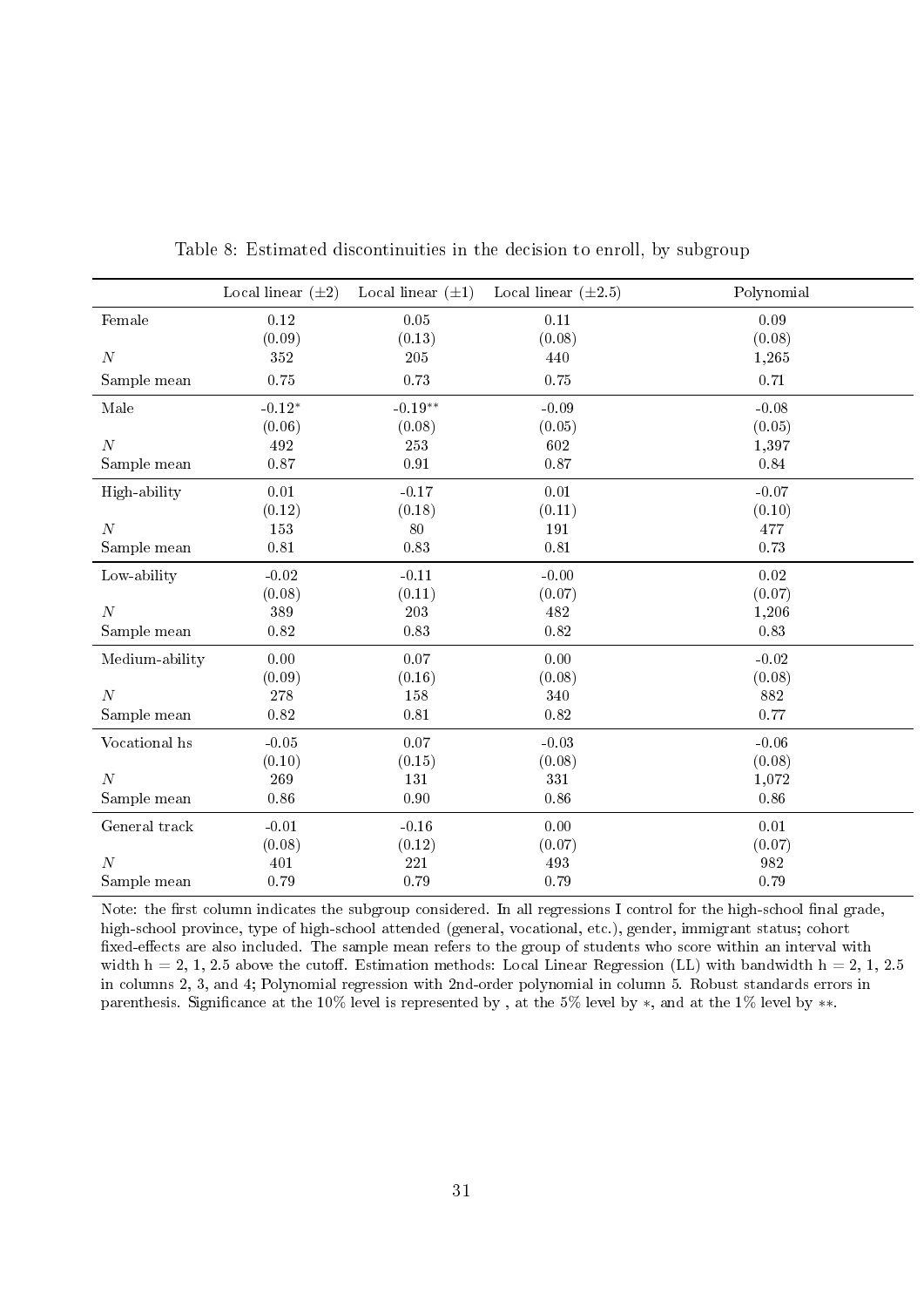## References

- <span id="page-31-5"></span>ANGRIST, J., D. LANG, AND P. OREOPOULOS (2009): "Incentives and services for college achievement: Evidence from a randomized trial," American Economic Journal: Applied  $Economics$ , pp. 136-163.
- <span id="page-31-4"></span>BETTINGER, E. (2004): "How financial aid affects persistence," in College choices: The economics of where to go, when to go, and how to pay for it, pp. 207–238. University of Chicago Press.
- <span id="page-31-6"></span>BETTINGER, E., AND R. BAKER  $(2011)$ : "The effects of student coaching in college: An evaluation of a randomized experiment in student mentoring," Discussion paper, National Bureau of Economic Research.
- <span id="page-31-0"></span>BETTINGER, E. P., AND B. T. LONG (2009): "Addressing the Needs of Underprepared Students in Higher Education Does College Remediation Work?," Journal of Human Resources.  $44(3)$ , 736-771.
- <span id="page-31-1"></span>BOATMAN, A., AND B. T. LONG (2010): "Does Remediation Work for All Students? How the Effects of Postsecondary Remedial and Developmental Courses Vary by Level of Academic Preparation. An NCPR Working Paper.," National Center for Postsecondary Research.
- <span id="page-31-8"></span>BUSER, T., M. NIEDERLE, AND H. OOSTERBEEK (2012): "Gender, competitiveness and career choices," Discussion paper, National Bureau of Economic Research.
- <span id="page-31-2"></span>CALCAGNO, J. C., AND B. T. LONG (2008): "The impact of postsecondary remediation using a regression discontinuity approach: Addressing endogenous sorting and noncompliance, Discussion paper, National Bureau of Economic Research.
- <span id="page-31-7"></span>DE PAOLA, M., AND V. SCOPPA  $(2014)$ : "The effectiveness of remedial courses in Italy: a fuzzy regression discontinuity design," Journal of Population Economics,  $27(2)$ ,  $365-386$ .
- <span id="page-31-3"></span>DEMING, D., AND S. DYNARSKI (2009): "Into college, out of poverty? Policies to increase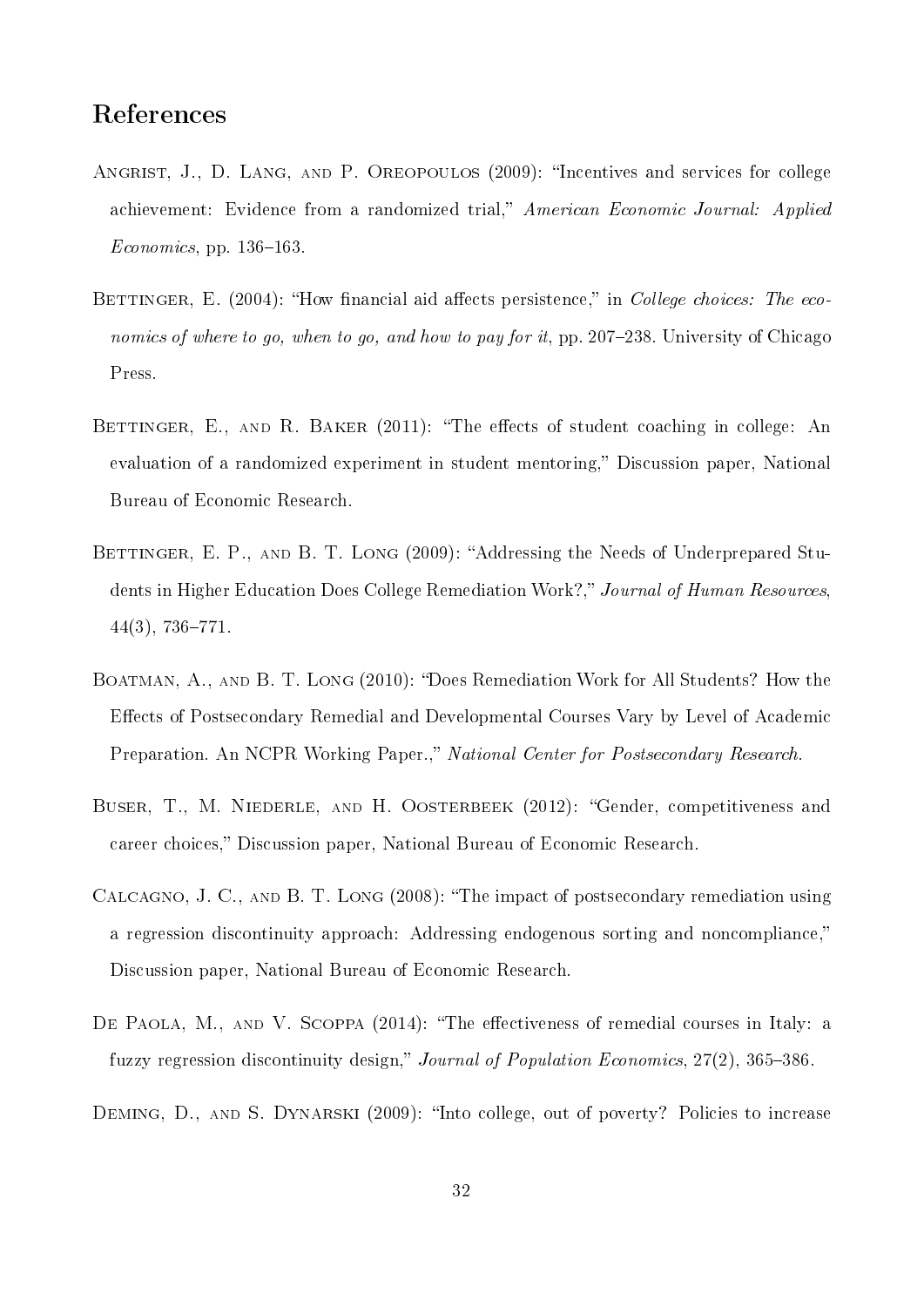the postsecondary attainment of the poor," Discussion paper, National Bureau of Economic Research.

- <span id="page-32-2"></span>DYNARSKI, S. (2008): "Building the stock of college-educated labor," Journal of human resources,  $43(3)$ ,  $576-610$ .
- <span id="page-32-3"></span>GARIBALDI, P., F. GIAVAZZI, A. ICHINO, AND E. RETTORE (2012): "College cost and time to complete a degree: Evidence from tuition discontinuities," Review of Economics and  $Statistics, 94(3), 699-711.$
- <span id="page-32-5"></span>IMBENS, G. W., AND T. LEMIEUX (2008): "Regression discontinuity designs: A guide to practice," Journal of econometrics,  $142(2)$ , 615–635.
- <span id="page-32-6"></span>JACOB, B. A., AND L. LEFGREN (2004): "Remedial education and student achievement: A regression-discontinuity analysis," Review of economics and statistics,  $86(1)$ ,  $226-244$ .
- <span id="page-32-0"></span>KAUFMANN, K. M. M., M. MESSNER, AND A. SOLIS (2013): "Returns to elite higher education in the marriage market: Evidence from Chile," Available at SSRN 2313369.
- <span id="page-32-7"></span>LEE, D. S., AND T. LEMIEUX (2010): "Regression Discontinuity Designs in Economics," Journal of Economic Literature, 48, 281-355.
- <span id="page-32-4"></span>MARTORELL, P., AND I. MCFARLIN JR (2011): "Help or hindrance? The effects of college remediation on academic and labor market outcomes," The Review of Economics and  $Statistics, 93(2), 436-454.$
- <span id="page-32-1"></span>MARTORELL, P., I. MCFARLIN JR, AND Y. XUE (2014): "Does Failing a Placement Exam Discourage Underprepared Students from Going to College?," Education Finance and Policy.
- <span id="page-32-8"></span>MCCRARY, J. (2008): "Manipulation of the running variable in the regression discontinuity design: A density test," Journal of Econometrics,  $142(2)$ , 698-714.
- <span id="page-32-9"></span>NIEDERLE, M., AND L. VESTERLUND  $(2010)$ : "Explaining the gender gap in math test scores: The role of competition," The Journal of Economic Perspectives, pp. 129–144.